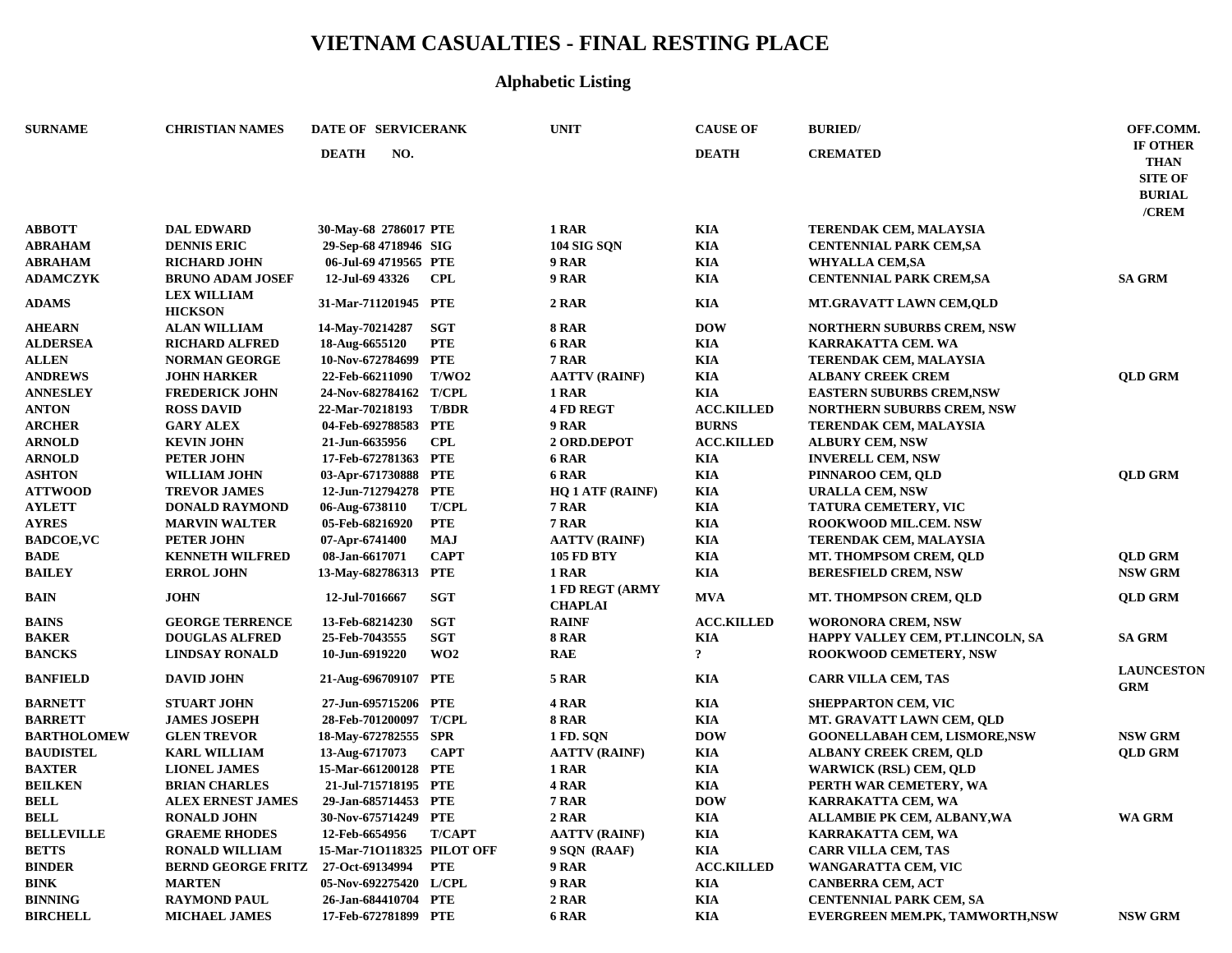| <b>BIRNIE</b>      | <b>THOMAS</b>           | 25-Mar-7118161               | <b>SGT</b>        | 2 RAR                               | <b>DOW</b>        | WOONGARA CREM. QLD                     |                |
|--------------------|-------------------------|------------------------------|-------------------|-------------------------------------|-------------------|----------------------------------------|----------------|
| <b>BIRSE</b>       | <b>ROBERT GRAHAM</b>    | 10-Dec-67215349              | LT                | <b>4 FD REGT</b>                    | <b>DOW</b>        | TERENDAK CEM, MALAYSIA                 |                |
| <b>BLACK</b>       | <b>BARBARA FRANCES</b>  | 03-Nov-71F35135              | <b>SNR.SISTER</b> | <b>1 AUST FD HOSP</b><br>(RAANS)    | <b>ILLNESS</b>    | <b>BURWOOD CEM, VIC</b>                |                |
| <b>BLACK</b>       | <b>TREVOR RALPH</b>     | 08-Apr-691734408 PTE         |                   | 9 RAR                               | <b>KIA</b>        | <b>BOWEN CEMETERY, QLD</b>             |                |
| <b>BLACKHURST</b>  | <b>THOMAS DOUGLAS</b>   | 17-Apr-7119983               | <b>T/CPL</b>      | <b>AATTV (RAINF)</b>                | <b>KIA</b>        | <b>BELMONT SOUTH CEM, NSW</b>          |                |
| <b>BLANCK</b>      | <b>WAYNE ALLEN</b>      | 20-Sep-6638033               | WO <sub>2</sub>   | <b>AATTV (RAINF)</b>                | KIA               | <b>TRARALGON CEM, VIC</b>              | VIC GRM        |
| <b>BLOXSOM</b>     | <b>ALAN CLARENCE</b>    | 31-Mar-71A111550 LAC         |                   | 9 SQN (RAAF)                        | <b>DOW</b>        | <b>ROCKHAMPTON CREM, QLD</b>           |                |
| <b>BOARDMAN</b>    | <b>KENNETH JAMES</b>    | 12-Jun-71218336              | CPL               | HQ 1ATF (3 CAV REGT.) KIA           |                   | <b>WORONORA CEMETERY, NSW</b>          |                |
| <b>BOND</b>        | <b>JOHN ALBERT</b>      | 25-Apr-6921977               | WO <sub>2</sub>   | <b>AATTV (RAAC)</b>                 | KIA               | <b>NORTHERN SUBURBS CREM, NSW</b>      |                |
| <b>BORLACE</b>     | DOUGLAS GRAHAM          | 15-Jul-6842809               | <b>CFN</b>        | 3 CAV REGT. LAD                     | <b>KIA</b>        | STIRLING CEMETERY, SA                  |                |
| <b>BOURKE</b>      | <b>MICHAEL ALWYN</b>    | 26-Jun-6537867               | <b>PTE</b>        | 1 RAR                               | <b>EXPLOSION</b>  | <b>CHELTENHAM NEW CEM, VIC</b>         |                |
| <b>BOURNE</b>      | <b>DONALD MACKENZIE</b> | 14-Feb-6723916               | <b>MAJOR</b>      | 5 RAR                               | KIA               | CANBERRA CEMETERY, ACT                 |                |
| <b>BOWTELL</b>     | <b>ROBERT WALKER</b>    | 11-Jan-66213151              | <b>CPL</b>        | 3 FD TP (RAE)                       | KIA               | TERENDAK CEM, MALAYSIA                 |                |
| <b>BRACEWELL</b>   | <b>DENNIS HAMPTON</b>   | 30-Mar-672782525 PTE         |                   | 6 RAR                               | <b>DOW</b>        | <b>ROOKWOOD CREM, NSW</b>              |                |
| <b>BRADY</b>       | <b>GREGORY VINCENT</b>  | 20-May-672782812 SPR         |                   | 1 FD SQN                            | <b>ACC.KILLED</b> | <b>GOONDIWINDI CEM, QLD</b>            |                |
| <b>BRAMBLE</b>     | <b>PETER JOHN</b>       | 22-May-672789684 SPR         |                   | 1 FD SQN                            | <b>DOW</b>        | <b>FORSTER CEM, NSW</b>                |                |
| <b>BRENNAN</b>     | <b>DAVID JOHN</b>       | 06-Jun-692184013 CPL         |                   | 9 RAR                               | KIA               | <b>BATHURST CEM, NSW</b>               | <b>NSW GRM</b> |
| <b>BRESSINGTON</b> | <b>JOHN</b>             | 06-Mar-70218583              | <b>PTE</b>        | <b>8 RAR</b>                        | KIA               | WORONORA CREM, NSW                     |                |
| <b>BRETT</b>       | <b>WILLIAM JOHN</b>     | 30-Sep-672785150 PTE         |                   | 2 RAR                               | KIA               | <b>ARMIDALE CEM, NSW</b>               |                |
| <b>BREWER</b>      | <b>KEVIN FREDERICK</b>  | 08-Oct-686708915 PTE         |                   | 4 RAR                               | <b>KIA</b>        | <b>ULVERSTONE CEM, TAS</b>             |                |
| <b>BRIGGS</b>      | <b>DAVID JOHN</b>       | 03-Jul-67215144              | SGT               | <b>32 SMALL SHIP SQN</b><br>(RAE)   | <b>ILLNESS</b>    | <b>ASHES SCATTERED</b>                 | <b>NSW GRM</b> |
| <b>BROOKS</b>      | <b>DENNIS LINDSAY</b>   | 22-May-673787889 SPR         |                   | 1 FD SQN                            | <b>DOW</b>        | <b>SPRINGVALE CEMETERY, VIC</b>        | VIC GRM        |
| <b>BROPHY</b>      | <b>EDWARD FRANCIS</b>   | 06-Aug-672412450 PTE         |                   | 7 RAR                               | KIA               | <b>GULGONG CEM. NSW</b>                |                |
| <b>BROWN</b>       | <b>ALLEN ROY</b>        | 18-Dec-693794895 PTE         |                   | 6 RAR                               | <b>KIA</b>        | <b>SPRINGVALE CREM, VIC</b>            |                |
| <b>BROWN</b>       | <b>IAN ROBERT</b>       | 21-Jun-6654157               | <b>CPL</b>        | <b>SEC 1, DIV PRO COY</b>           | KIA               | KARRAKATTA CEM, WA                     |                |
| <b>BROWN</b>       | <b>LINDSAY NOEL</b>     | 26-May-683790530 PTE         |                   | 3 RAR                               | KIA               | <b>BENALLA CEM, VIC</b>                |                |
| <b>BUCHAN</b>      | <b>ROBERT</b>           | 11-Dec-6955613               | <b>PTE</b>        | 6 RAR                               | KIA               | <b>ASHES SENT TO SCOTLAND</b>          | WA GRM         |
| <b>BULLMAN</b>     | <b>JOHN HAROLD</b>      | 21-Jul-702794031 PTE         |                   | <b>1 AUST RFT UNIT</b>              | <b>DOW</b>        | <b>WELLINGTON CEM, NSW</b>             |                |
| <b>BURNS</b>       | <b>ROBERT</b>           | 13-Oct-684718097 L/CPL       |                   | 4 RAR                               | KIA               | CENTENNIAL PARK CREM, SA               |                |
| <b>BUTLIN</b>      | <b>RONALD ROBERT</b>    | 24-Mar-7212890               | WO <sub>2</sub>   | 1 FD WKSP (RAEME)                   | HEART ATT.        | <b>FOREST LAWN CEM, NSW</b>            | <b>NSW GRM</b> |
| <b>BUTTERWORTH</b> | <b>RAYMOND JOHN</b>     | 17-Jun-68R66558              | <b>ORD.SEAMAN</b> | HMAS HOBART (RAN) KIA               |                   | <b>CORNELIAN BAY CEM, TAS</b>          |                |
| <b>BYRNE</b>       | <b>BASIL ERIC</b>       | 31-Oct-6853741               | <b>T/SGT</b>      | AFV AMENITIES UNIT ILLNESS          |                   | KARRAKATTA CEM, WA                     |                |
| <b>BYRNE</b>       | <b>ROBERT ALAN</b>      | 11-Feb-692786525 PTE         |                   | 4 RAR                               | <b>DOW</b>        |                                        |                |
| <b>CAMPBELL</b>    |                         | 03-Aug-682787278 PTE         |                   | 3 RAR                               | KIA               | <b>NORTHERN SUBURBS CREM, NSW</b>      |                |
| <b>CARROLL</b>     | <b>JOHN ALEXANDER</b>   |                              | SGT               | 3 RAR                               | KIA               | <b>ROOKWOOD MIL. CEM, NSW</b>          |                |
|                    | <b>ROBERT THOMAS</b>    | 04-Aug-6814208               |                   |                                     |                   | TERENDAK CEM, MALAYSIA                 |                |
| <b>CARROLL</b>     | <b>WILLIAM THOMAS</b>   | 26-Jun-6537010               | <b>PTE</b>        | 1 RAR                               | KIA               | WARRNAMBOOL CEM, VIC                   |                |
| <b>CARRUTHERS</b>  | <b>JOHN</b>             | 24-Feb-6736911               | LT                | 5 RAR                               | <b>DOW</b>        | WESTERN SUBURBS CEMETERY, VIC          | VIC GRM        |
| <b>CARVER</b>      | <b>ROBERT CHARLES</b>   | 04-Nov-70O119223 FLYING OFF. |                   | 2 SQN (RAAF)                        | MIA               |                                        | <b>QLD GRM</b> |
| <b>CARYLYLE</b>    | <b>HUGH</b>             | 18-Feb-7043941               | TPR               | 3 CAV REGT.                         | <b>KIA</b>        | <b>CENTENNIAL PARK CEM, SA</b>         |                |
| <b>CASADIO</b>     | <b>ANTHONY AUSTIN</b>   | 21-Aug-682361                | LIEUT.            | <b>HELICOPTER FLIGHT</b><br>(RAN)   | KIA               | <b>CARINYA GARDENS ,MT.GAMBIER, SA</b> | <b>SA GRM</b>  |
| <b>CASEY</b>       | <b>ALBERT LESLIE</b>    | 22-Feb-69218715              | TPR               | 3 CAV REGT                          | KIA               | <b>BATLOW CEM, NSW</b>                 |                |
| <b>CASHION</b>     | <b>GARY OWEN</b>        | 16-Jun-7062036               | <b>PTE</b>        | 7 RAR                               | <b>ACC.KILLED</b> | <b>CORNELIAN BAY CEM, TAS</b>          |                |
| <b>CASSANO</b>     | <b>NICOLA JOHN</b>      | 07-Dec-695716427 PTE         |                   | 5 RAR                               | KIA               | KARRAKATTA CEM, WA                     | WA GRM         |
| <b>CASTON</b>      | <b>ROBERT JOHN</b>      | 04-Feb-684719003 PTE         |                   | 3 RAR                               | <b>DOW</b>        | CENTENNIAL PARK CEM, SA                |                |
| <b>CHANT</b>       | PETER ALLAN             | 14-Feb-6944265               | <b>L/CPL</b>      | 9 RAR                               | KIA               | <b>CENTENNIAL PARK CEM, SA</b>         |                |
| <b>CHAPMAN</b>     | <b>RODNEY STEWART</b>   | 28-Apr-714721369 PTE         |                   | 2 RAR                               | <b>ILLNESS</b>    | <b>CENTENNIAL PARK LAWN CEM, SA</b>    |                |
| <b>CHECKLEY</b>    | <b>THOMAS WILLIAM</b>   | 05-Aug-66311534              | GNR               | <b>DET 131 DIV LOC BTY</b><br>(RAA) | <b>ACC.KILLED</b> | TERENDAK CEM, MALAYSIA                 |                |
| <b>CLARK</b>       | <b>CHRISTOPHER</b>      | 08-Jan-66215214              | PTE               | 1 RAR                               | KIA               | <b>TERENDAK CEM, MALAYSIA</b>          |                |
| <b>CLARK</b>       | <b>DONALD MURRAY</b>    | 21-Feb-675713804 PTE         |                   | 5 RAR                               | <b>KIA</b>        | <b>GERALDTON CEM, WA</b>               | WA GRM         |
| <b>CLARK</b>       | <b>RAYMOND DUNCAN</b>   | 08-Mar-703794556 PTE         |                   | 6 RAR                               | KIA               | <b>SPRINGVALE CREM, VIC</b>            |                |
| <b>CLARK</b>       | <b>ROSS TASMAN</b>      | 25-Jan-71379391              | SPR               | 1 FD SQN (RAE)                      | <b>ILLNESS</b>    | <b>FAWKNER CEM, VIC</b>                |                |
|                    |                         |                              |                   |                                     |                   |                                        |                |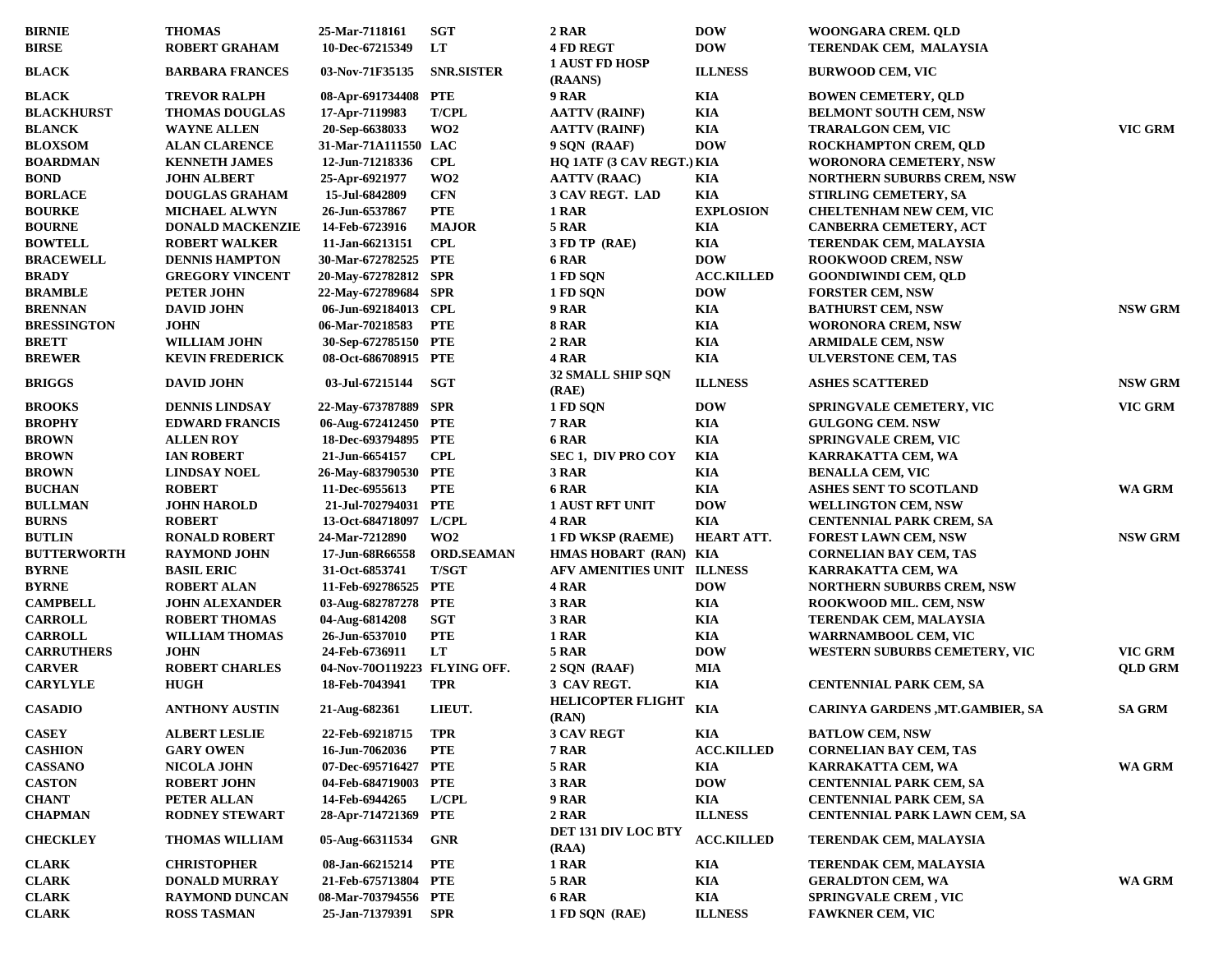| <b>CLEMENTS</b>                | PETER EDWARD           | 27-Aug-6654570         | <b>CPL</b>      | 1 APC SQN                          | <b>DOW</b>        | MOORA CEMETERY, WA                   |                |
|--------------------------------|------------------------|------------------------|-----------------|------------------------------------|-------------------|--------------------------------------|----------------|
| <b>CLIFF</b>                   | <b>RICHARD WILLIAM</b> | 06-Feb-671411047       | <b>GNR</b>      | 1 FD REGT                          | <b>DOW</b>        | PINNAROO CEM, QLD                    | <b>QLD GRM</b> |
| <b>CLIFFORD</b>                | <b>LAURENCE IAN</b>    | 25-Jan-7042132         | <b>SGT</b>      | 3 CAV REGT.                        | <b>ILLNESS</b>    | <b>CENTENNIAL PARK CEM, SA</b>       |                |
| <b>COCK</b>                    | <b>JOHN RAYMOND</b>    | 19-Jan-6942564         | <b>SGT</b>      | 9 RAR                              | <b>KIA</b>        | <b>CENTENNIAL PARK CEM, SA</b>       |                |
| <b>COLES</b>                   | <b>KEVIN GEORGE</b>    | 22-Mar-6855294         | <b>PTE</b>      | 3 RAR                              | <b>KIA</b>        | <b>KALGOORLIE CEM, WA</b>            |                |
| <b>CONNORS</b>                 | <b>RONALD FRANCIS</b>  | 25-Oct-69218554        | <b>PTE</b>      | 5 RAR                              | <b>DOW</b>        | <b>ROOKWOOD CEM, NSW</b>             |                |
| <b>CONSTABLE</b>               | <b>GEORGE ALFRED</b>   | 23-May-68235125        | MAJ             | <b>161 INDEP RECCE FLT</b><br>(RA) | <b>KIA</b>        | <b>FRENCHS FOREST CEM, NSW</b>       |                |
| <b>CONVERY</b>                 | <b>ROBERT TOM</b>      | 23-Nov-6938627         | LT              | 9 RAR                              | <b>ACC.KILLED</b> | <b>FAWKNER CEM, VIC</b>              | VIC GRM        |
| <b>CONWAY</b>                  | <b>KEVIN GEORGE</b>    | 06-Jun-6413097         | WO <sub>2</sub> | <b>AATTV (RAINF)</b>               | <b>KIA</b>        | KRANJI WAR CEMETERY, SINGAPORE       |                |
| <b>COOMBS</b>                  | <b>GEOFFREY JOHN</b>   | 22-Mar-686708750 SPR   |                 | 1 FD SQN.                          | KIA               | <b>SMITHTON CEM, TAS</b>             |                |
| <b>COOPER</b>                  | <b>ALAN JOHN</b>       | 26-May-684411171 PTE   |                 | 3 RAR                              | <b>KIA</b>        | <b>CENTENNIAL PARK CEM, SA</b>       |                |
| <b>COPEMAN</b>                 | <b>RUSSELL JAMES</b>   | 10-Apr-67215989        | <b>PTE</b>      | 3 SAS SON                          | <b>DOW</b>        | <b>WOLLONGONG CREM, NSW</b>          |                |
| <b>COUPE</b>                   | <b>BRENDAN FRANCIS</b> | 10-Jun-6615358         | <b>CPL</b>      | 5 RAR                              | KIA               | <b>NORTHERN SUBURBS CEM. NSW</b>     |                |
| $\bf{COX}$                     | <b>JAMES GEORGE</b>    | 26-Jun-671731426 PTE   |                 | 7 RAR                              | <b>DOW</b>        | ROCKHAMPTON CREM, QLD                |                |
| $\bf{COX}$                     | <b>RAYMOND JOHN</b>    | 28-Dec-682787020 PTE   |                 | 1 RAR                              | <b>KIA</b>        | <b>GOULBURN CEMETERY, NSW</b>        |                |
| <b>COXON</b>                   | <b>RONALD EDWARD</b>   | 13-Jan-6638012         | L/CH            | 1 RAR                              | <b>KIA</b>        | <b>SHEPPARTON CEM, VIC</b>           |                |
| <b>CRAIG</b>                   | <b>PETER</b>           | 25-Jan-712782049 PTE   |                 | 5 RAR                              | <b>ILLNESS</b>    | WAGGA WAGGA CEM, NSW                 |                |
| <b>CROUCH</b>                  | <b>NOEL VALENTINE</b>  | 21-May-705716239 PTE   |                 | 7 RAR                              | <b>KIA</b>        | KATANNING CEMETERY, WA               |                |
| <b>CULLEN</b>                  | <b>BRYAN THOMAS</b>    | 27-Nov-67217314        | <b>PTE</b>      | 7 RAR                              | <b>DOW</b>        | <b>NORTHERN SUBURBS CEM, NSW</b>     | <b>NSW GRM</b> |
| <b>CUTLIFFE</b>                | <b>TIMOTHY JOSEPH</b>  | 25-Aug-672785238 PTE   |                 | 2 RAR                              | <b>DOW</b>        | <b>ORANGE CEMETERY, NSW</b>          |                |
| <b>DANILENKO</b>               | <b>ANATOLY</b>         | 25-Apr-68235250        | <b>CAPT</b>     | <b>AATTV (RAINF)</b>               | <b>KIA</b>        | PARKES CEMETERY, NSW                 |                |
| <b>D'ANTOINE</b>               | <b>GORDON HENRY</b>    | 18-Oct-6654865         | <b>PTE</b>      | 5 RAR                              | <b>KIA</b>        | KARRAKATTA CEMETERY, WA              |                |
| <b>DAVIDSON</b>                | <b>BARRY NORTON</b>    | 01-Oct-682788283       | <b>PTE</b>      | 3 RAR                              | <b>DOW</b>        | KARRAKATTA CREM, WA                  |                |
| <b>DAVIES</b>                  | <b>REX WILLIAM</b>     | 27-Oct-70422514        | <b>T/LT</b>     | 7 RAR                              | <b>ACC.KILLED</b> | STIRLING NORTH GDN, CEM, SA          | <b>SA GRM</b>  |
| <b>DAVIES</b>                  | <b>RONALD EDWARD</b>   | 28-May-6938530         | <b>SPR</b>      | 1 FD SQN                           | <b>KIA</b>        | <b>SPRINGVALE CREM, VIC</b>          |                |
| <b>DAVISON</b>                 | <b>WALTER JOHNSTON</b> | 27-Jan-68311546        | <b>PTE</b>      | 8 FD AMB                           | <b>KIA</b>        | <b>ASHES SENT TO SCOTLAND</b>        | VIC GRM        |
|                                | <b>IAN KENNETH</b>     | 14-May-68215063        | <b>CPL</b>      | 1 RAR                              | <b>KIA</b>        |                                      |                |
| <b>DAWSON</b><br><b>DAWSON</b> | <b>PETER</b>           |                        | <b>CPL</b>      | 4 RAR                              | <b>KIA</b>        | <b>ROOKWOOD CREM, NSW</b>            |                |
|                                |                        | 07-Mar-6938077         |                 |                                    |                   | <b>FAWKNER CEMETERY, VIC</b>         |                |
| DE VRIES VAN<br><b>LEEUWEN</b> | <b>THOMAS JOHANNES</b> | 18-Feb-684718756 PTE   |                 | 3 RAR                              | <b>KIA</b>        | MT. BARKER CEM, SA                   |                |
| <b>DEED</b>                    | <b>RAMON JOHN P.</b>   | 10-May-673788300 SPR   |                 | 1 FD SQN                           | <b>DOW</b>        | <b>MILDURA CEMETERY, VIC</b>         | VIC GRM        |
| <b>DESNOY</b>                  | <b>JOHN WALTER</b>     | 26-May-683791033 PTE   |                 | 3 RAR                              | <b>KIA</b>        | <b>SPRINGVALE CREM, VIC</b>          | <b>VIC GRM</b> |
| <b>DEWAR</b>                   | <b>KEITH IVAN</b>      | 24-Jun-695715633 L/CPL |                 | HQ 1 ATF (3 CAV<br>REGT.)          | <b>KIA</b>        | <b>COLLIE CEMETERY, WA</b>           |                |
| <b>DICKSON</b>                 | <b>STEPHEN WARWICK</b> | 06-Jun-702792089 PTE   |                 | 7 RAR                              | <b>KIA</b>        | <b>BERESFIELD CREMATORIUM, NSW</b>   |                |
| <b>DOHERTY</b>                 | <b>JOHN ALEXANDER</b>  | 18-Feb-683789770 PTE   |                 | 2 RAR                              | <b>KIA</b>        | <b>BENDIGO LAWN CEMETERY, VIC</b>    | <b>VIC GRM</b> |
| <b>DONALD</b>                  | <b>BARRY CREIG</b>     | 03-Dec-6929745         | <b>CAPT</b>     | <b>161 INDEP REECE FLT</b>         | KIA               | <b>IPSWICH CEM, QLD</b>              |                |
| <b>DONNELLY</b>                | <b>DENIS JOHN</b>      | 09-Aug-67216445        | <b>T/CPL</b>    | <b>104 SIG SQN</b>                 | <b>ACC.KILLED</b> | <b>MUDGEE CEMETERY</b>               | <b>NSW GRM</b> |
| <b>DONNELLY</b>                | <b>WILLIAM WAYNE</b>   | 24-Nov-68217898        | <b>PTE</b>      | 1 RAR                              | <b>DOW</b>        | ROOKWOOD MIL. CEMETERY, NSW          |                |
| <b>DOYLE</b>                   | <b>DAVID GERARD</b>    | 31-Jul-70219663        | TPR             | 3 CAV REGT.                        | <b>ACC.KILLED</b> | <b>BELMONT CEMETERY, WA</b>          |                |
| <b>DRABBLE</b>                 | <b>GLENN ALFRED</b>    | 18-Aug-661730929 PTE   |                 | 6 RAR                              | <b>KIA</b>        | PINNAROO LAWN CEMETERY, QLD          | <b>QLD GRM</b> |
| <b>DRISCOLL</b>                | <b>ROGER WILLIAM</b>   | 12-Jun-712794265 PTE   |                 | HQ 1 ATF (RAINF)                   | KIA               | <b>COONAMBLE CEM, NSW</b>            |                |
| <b>DRUMMOND</b>                | <b>ANDREW</b>          | 30-May-6955537         | <b>PTE</b>      | 5 RAR                              | <b>ACC.KILLED</b> | CARNARVON CEMETERY, WA               |                |
| <b>DUBBER</b>                  | <b>DAVID JOHN</b>      | 15-Jun-71A317809 CPL   |                 | 9 SQN (RAAF)                       | KIA               | <b>FAWKNER CEM, VIC</b>              | VIC GRM        |
| <b>DUFF</b>                    | <b>JAMES</b>           | 21-Jul-713799449 PTE   |                 | 4 RAR                              | <b>KIA</b>        | <b>MITTA MITTA CEMETERY, VIC</b>     |                |
| <b>DUFFY</b>                   | <b>KENNETH ALAN</b>    | 08-Mar-701735143 PTE   |                 | 6 RAR                              | KIA               | <b>CLEVELAND CEMETERY, WA</b>        |                |
| <b>DUFTY</b>                   | <b>MILTON RAYMOND</b>  | 15-Jan-712792150 PTE   |                 | 7 RAR                              | <b>KIA</b>        | <b>KEMPSEY WEST CEMETERY, NSW</b>    |                |
| <b>DUNCUFF</b>                 | <b>ALAN LESLIE</b>     | 25-Oct-695716228       | SPR             | 1 FD SQN                           | KIA               | <b>ALLAMBIE PARK CEM, ALBANY, WA</b> |                |
| <b>DUROUX</b>                  | <b>JEFFREY MAX</b>     | 05-Jan-6915230         | SGT             | 9 RAR                              | <b>KIA</b>        | <b>CENTENNIAL PARK CEM, SA</b>       |                |
| <b>DURRINGTON</b>              | <b>JOHN THOMAS</b>     | 30-May-6836485         | T/WO2           | <b>AATTV (RAINF)</b>               | KIA               | SPRINGVALE CEMETERY, VIC             | VIC GRM        |
| <b>EARLE</b>                   | <b>PHILIP</b>          | 01-May-7045104         | <b>PTE</b>      | <b>8 RAR</b>                       | KIA               | <b>CENTENNIAL PARK CEM, SA</b>       |                |
| <b>EDWARDS</b>                 | <b>BERESFORD PAUL</b>  | 12-Jul-69218041        | <b>PTE</b>      | <b>9 RAR</b>                       | <b>KIA</b>        | ST. MARY'S CEMETERY, NSW             |                |
| <b>ENGSTROM</b>                | <b>RONALD JOHN</b>     | 30-Jan-7018797         | <b>CPL</b>      | 1 FD SQN                           | <b>KIA</b>        | <b>ALBANY CREEK CREM, OLD</b>        | <b>QLD GRM</b> |
| <b>EVANS</b>                   | <b>PAUL</b>            | 08-Oct-681732701 PTE   |                 | 1 RAR                              | <b>KIA</b>        | MT. GRAVATT CEM. QLD                 | <b>QLD GRM</b> |
|                                |                        |                        |                 |                                    |                   |                                      |                |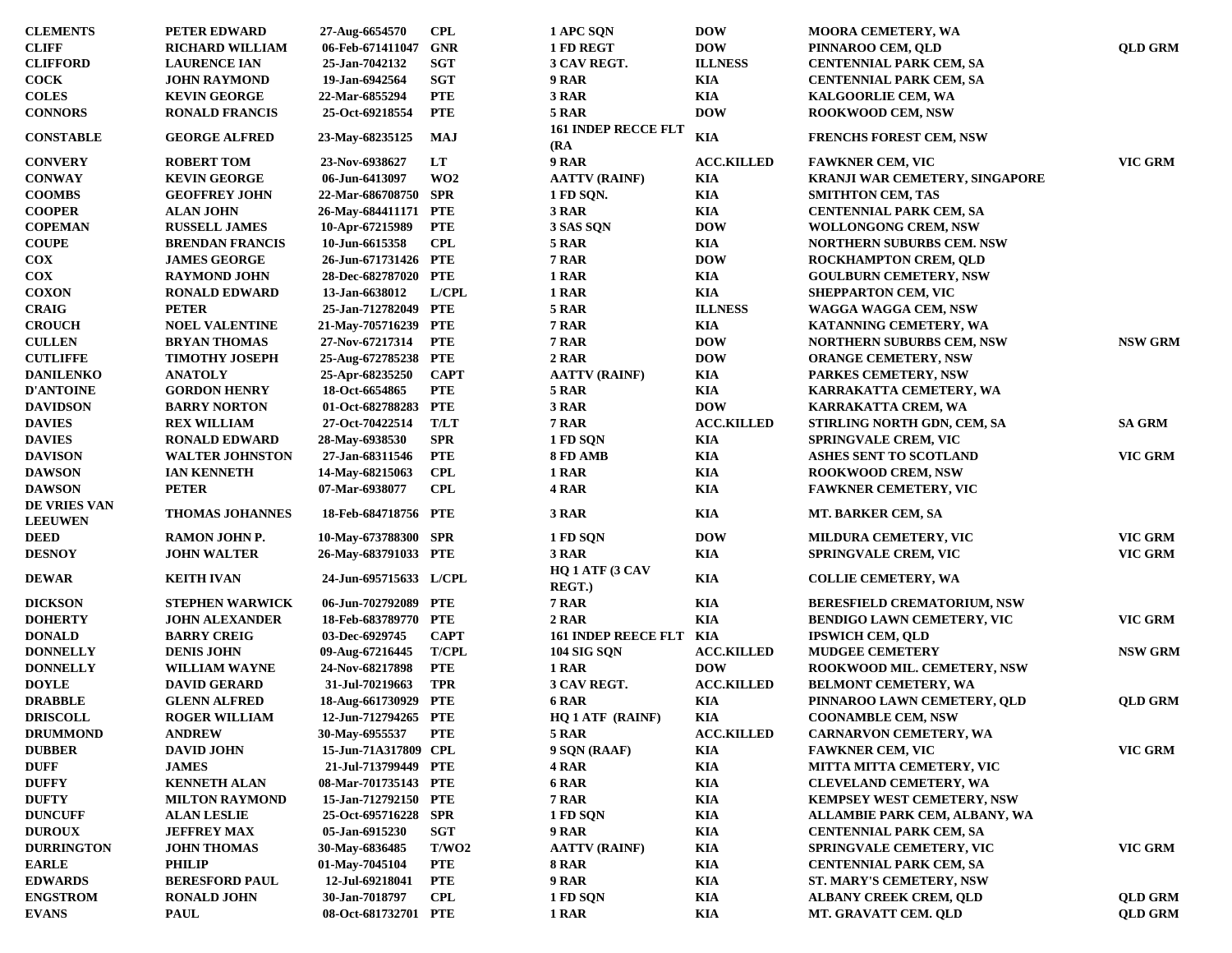| <b>EVANS</b>                  | <b>THOMAS ARTHUR</b>                   | 25-Dec-693794256 PTE   |                 | <b>HQ 1 ATF (RAINF)</b>   | <b>ACC.KILLED</b> | WORONORA CREMATORIUM, NSW                           |                                 |
|-------------------------------|----------------------------------------|------------------------|-----------------|---------------------------|-------------------|-----------------------------------------------------|---------------------------------|
| <b>FALLON</b>                 | <b>BARRY EDMOND</b>                    | 10-Nov-67216906        | <b>PTE</b>      | <b>7 RAR</b>              | KIA               | <b>SOUTHPORT CEM, QLD</b>                           |                                 |
| <b>FARREN</b>                 | <b>LESLIE THOMAS</b>                   | 10-Jun-663786921 PE    |                 | 5 RAR                     | KIA               | <b>FAWKNER CREMATORIUM, VIC</b>                     |                                 |
| <b>FEWQUANDIE</b>             | <b>FRANCIS JOHN</b>                    | 04-Dec-671411181 PTE   |                 | 2 RAR                     | KIA               | <b>WALKERSTON CEMETERY, QLD</b>                     |                                 |
| <b>FIELD</b>                  | <b>RONALD ERIC</b>                     | 09-Oct-65214479        | <b>PTE</b>      | 1 RAR                     | KIA               | <b>TERENDAK CEM, MALAYSIA</b>                       |                                 |
| <b>FISHER</b>                 | DAVID JOHN E.                          | 27-Sep-692787344 PTE   |                 | 3 SAS SON                 | <b>MIA</b>        |                                                     | <b>NSW GRM</b>                  |
| <b>FISHER</b>                 | <b>ROGER LEON</b>                      | 26-Apr-684718368 L/CPL |                 | 3 RAR                     | KIA               | <b>MINTARO CEMETERY, SA</b>                         |                                 |
| <b>FITZGERALD</b>             | <b>JACK</b>                            | 17-Apr-7027974         | WO2             | <b>AATTV (RAINF)</b>      | KIA               | WAGGA WAGGA CEMETERY, NSW                           |                                 |
| <b>FITZPATRICK</b>            | <b>BRYAN FRANCIS</b>                   | 13-Dec-69A34167        | <b>CPL</b>      | $2$ SQN (RAAF)            | KIA               | <b>FAWKNER CEM, VIC</b>                             |                                 |
| <b>FLEMING</b>                | <b>ROBERT</b>                          | 09-Nov-7038129         | <b>SGT</b>      | <b>1 AUST RFT UNIT</b>    | <b>ILLNESS</b>    | <b>ROOKWOOD CREMATORIUM, NSW</b>                    |                                 |
| <b>FOSTER</b>                 | <b>GRAHAM LESLIE</b>                   | 21-Jul-701202992 PTE   |                 | <b>1 AUST RFT UNIT</b>    | KIA               | <b>ALLAMBE GARDEN CEM, QLD</b>                      |                                 |
| <b>FOTHERINGHAM</b>           | ALEXANDER HENRY T. 17-Dec-6536543      |                        | <b>CPL</b>      | 1 RAR                     | KIA               | <b>INVERELL CEMETERY, NSW</b>                       |                                 |
| <b>FRASER</b>                 | <b>JOHN</b>                            | 24-Mar-681731113 2 LT  |                 | 3 RAR                     | KIA               | <b>ALLAMBE GARDEN CEMETERY, OLD</b>                 | <b>QLD GRM</b>                  |
| <b>FREEMAN</b>                | <b>JOHN WILLIAM</b>                    | 15-Oct-672226078 T/CPL |                 | <b>DET 1 DIV INT UNIT</b> | <b>ACCIDENT</b>   | <b>NORTHERN SUBURBS CREM, NSW</b>                   |                                 |
| <b>FRENCH</b>                 | <b>VIVIAN ALBERT</b>                   | 08-Dec-691202185 TPR   |                 | <b>3 CAV REGT</b>         | KIA               | <b>MT. GRAVATT CEMETERY</b>                         |                                 |
| <b>GAFFNEY</b>                | <b>RONALD JAMES</b>                    | 16-Dec-683793157 PTE   |                 | 9 RAR                     | <b>ACC.KILLED</b> | <b>MUDGEE CEMETERY, NSW</b>                         |                                 |
| <b>GALVIN</b>                 | <b>WALLACE JAMES</b>                   | <b>25-Dec-70214101</b> | SGT             | <b>HQ 26 COY RAASC</b>    | KIA               | <b>EASTERN SUBURBS CREM, NSW</b>                    | <b>NSW GRM</b>                  |
| <b>GANT</b>                   | <b>KENNETH HOWARD</b>                  | 18-Aug-661730941 PTE   |                 | <b>6 RAR</b>              | KIA               | MT. GRAVATT CEM, QLD                                | <b>QLD GRM</b>                  |
| <b>GARLAND</b>                | <b>BERNARD ANTHONY</b>                 | 22-Apr-70235324 LT     |                 | 4 FD REGT.                | KIA               | <b>NORWOOD PARK CREM, ACT</b>                       | <b>NSW GRM</b>                  |
| <b>GARRETT</b>                | <b>JOHN EDGAR</b>                      | 18-Feb-681200473 L/CPL |                 | 1 FD SQN                  | KIA               | <b>EAST BALLINA CEM, NSW</b>                        |                                 |
| <b>GARRIGAN</b>               | <b>JOHN</b>                            | 27-Dec-68310089        | WO <sub>2</sub> | <b>AATTV (RAA)</b>        | <b>DROWNED</b>    | <b>TERENDAK CEMETERY, MALAYSIA</b>                  |                                 |
| <b>GEORGE</b>                 | <b>BARRY RANDOLPH</b>                  | 07-Apr-69279508        | <b>PTE</b>      | 9 RAR                     | KIA               | <b>RYLESTONE CEMETERY, NSW</b>                      |                                 |
|                               |                                        | 18-Nov-685715657 PTE   |                 |                           | <b>ACC.KILLED</b> |                                                     |                                 |
| <b>GIBBS</b><br><b>GIBSON</b> | <b>IAN JAMES</b><br><b>ARTHUR JOHN</b> | 15-Jul-72218450        | <b>PTE</b>      | 1 RAR<br>7 RAR            | <b>ILLNESS</b>    | <b>WANDERING CEM, WA</b><br>LIVERPOOL CEMETERY, NSW |                                 |
|                               |                                        |                        |                 |                           |                   |                                                     |                                 |
| <b>GILBERT</b>                | <b>GEORGE GEOFFREY</b>                 | 09-Mar-6914900         | <b>CPL</b>      | 5 RAR                     | <b>ACC.KILLED</b> | LIVERPOOL NEW CEM, NSW                              |                                 |
| <b>GILL</b>                   | MICHAEL WILLIAM T.                     | 06-May-6914667         | T/WO2           | <b>AATTV (RA SIGS)</b>    | KIA               | <b>TOOWOOMBA GARDEN CEM. QLD</b>                    | <b>QLD GRM</b>                  |
| <b>GILLARD</b>                | <b>ROBERT JAMES</b>                    | 02-Aug-683790395 TPR   |                 | <b>3 CAV REGT</b>         | KIA               | THE MEMORIAL PARK ALTONA NTH.VIC                    | VIC GRM                         |
| <b>GILLESPIE</b>              | <b>JOHN FRANCIS</b>                    | 17-Apr-713170244 L/CPL |                 | 8 FD AMB                  | <b>MIA</b>        |                                                     | VIC GRM                         |
| <b>GILLSON</b>                | PETER RAYMOND                          | 08-Nov-6537857         | <b>PTE</b>      | 1 RAR                     | <b>MIA</b>        |                                                     | <b>NSW GRM</b>                  |
| <b>GODDEN</b>                 | <b>GUY RICHARD</b>                     | 08-Feb-686708763 PTE   |                 | 3 RAR                     | KIA               | <b>CARR VILLA CREM. TAS</b>                         | <b>LAUNCESTON</b><br><b>GRM</b> |
| <b>GOLLANGHER</b>             | <b>PETER JAMES</b>                     | 05-Apr-68172377        | <b>S/SGT</b>    | 1 FD SQN                  | KIA               | MT GRAVATT CEM. QLD                                 | <b>QLD GRM</b>                  |
| <b>GOODY</b>                  | PHILLIP RAYMOND                        | 01-May-701734847 L/CPL |                 | <b>8 RAR</b>              | <b>DOW</b>        | <b>MONTO CEMETERY, QLD</b>                          |                                 |
| <b>GOULD</b>                  | <b>ERIC GEORGE</b>                     | 21-Dec-6955890         | <b>PTE</b>      | <b>8 RAR</b>              | KIA               | ASHES SENT TO U.K.                                  | WA GRM                          |
| <b>GRAHAM</b>                 | <b>ALLAN WALTER</b>                    | 07-Jan-6943528         | <b>CPL</b>      | 9 RAR                     | <b>DOW</b>        | <b>STIRLING NORTH CEM.SA</b>                        | <b>SA GRM</b>                   |
| <b>GRAHAM</b>                 | <b>SAMUEL</b>                          | 31-Jan-692787716 PTE   |                 | 4 RAR                     | KIA               | <b>CANBERRA CEMETERY, ACT</b>                       |                                 |
| <b>GRANT</b>                  | <b>ERNEST FRANCIS</b>                  | 18-Aug-663411673 PTE   |                 | <b>6 RAR</b>              | KIA               | <b>ALBURY CEMETERY, NSW</b>                         |                                 |
| <b>GREEN</b>                  | <b>GEORGE BRUCE</b>                    | 21-Feb-672782127 L/CPL |                 | <b>5 RAR</b>              | KIA               | PINE GROVE MEMORIAL PARK, NSW                       | $\operatorname{NSW}$ GRM        |
| <b>GREENE</b>                 | <b>JOHN GERALD</b>                     | 18-Dec-692791447 SPR   |                 | 1 FD SQN                  | KIA               | <b>CANBERRA CEMETERY, ACT</b>                       |                                 |
| <b>GRICE</b>                  | <b>VICTOR ROY</b>                      | 18-Aug-661730947 PTE   |                 | 6 RAR                     | KIA               | PINNAROO LAWN CEM, OLD                              | <b>QLD GRM</b>                  |
| <b>GRILLS</b>                 | <b>EDWARD ANTHONY</b>                  | 12-Feb-66215418        | <b>PTE</b>      | 1 RAR                     | <b>DROWNED</b>    | <b>STROUD CEMETERY, NSW</b>                         |                                 |
| <b>GRIST</b>                  | <b>ROBERT MAXWELL</b>                  | 02-Aug-6839426         | <b>PTE</b>      | 1 RAR                     | <b>DOW</b>        | <b>TRARALGON CEMTERY, VIC</b>                       |                                 |
| <b>GROSE</b>                  | <b>THOMAS JOSEPH</b>                   | 10-Feb-6861582         | <b>T/CPL</b>    | 2 RAR                     | <b>DOW</b>        | <b>CORNELIAN BAY CEM, TAS</b>                       |                                 |
| <b>HACKING</b>                | <b>WILLIAM FRANCIS</b>                 | 01-Jun-6336448         | SGT/WO2         | <b>AATTV (RAINF)</b>      | <b>ACC.KILLED</b> | SPRINGVALE CEMETERY, VIC                            | VIC GRM                         |
| <b>HALKYARD</b>               | <b>ERIC</b>                            | 16-Jan-71311620        | L/ CPL          | 7 RAR                     | KIA               | ASHES SENT TO U.K.                                  | VIC GRM                         |
| <b>HALL</b>                   | <b>JOHN</b>                            | 27-Oct-71243015        | S/SGT           | <b>12 FD REG</b>          | <b>MURDERED</b>   | <b>BERESFIELD CREM, NEWCASTLE NSW</b>               | <b>NSW GRM</b>                  |
| <b>HAMERSLEY</b>              | <b>FREDERICK GEORGE</b>                | 30-May-6854828         | T/WO2           | <b>AATTV (RAINF)</b>      | KIA               | KARRAKATTA CEMETERY, WA                             |                                 |
| HANLEY. MM                    | <b>MAXWELL POWELL</b>                  | 20-Feb-6743593         | T/WO2           | <b>AATTV</b>              | KIA               | TERENDAK MIL. CEMETERY, MALAYSIA                    |                                 |
| <b>HANNAFORD</b>              | <b>MICHAEL JOHN</b>                    | 14-Dec-683791920       | <b>TPR</b>      | 1 ARMD REG                | <b>DOW</b>        | LILYDALE CEMETERY, VIC                              | VIC GRM                         |
| <b>HANSEN</b>                 | <b>ALLAN ROBERT</b>                    | 25-Jan-65214329        | <b>PTE</b>      | 1 RAR                     | KIA               | ROOKWOOD CREMATORIUM, NSW                           |                                 |
| <b>HANSEN</b>                 | <b>BRYANT VICTOR</b>                   | 21-Oct-69218451        | L/ CPL          | 1 FD SQN                  | KIA               | FOREST LAWN CEM., LEPPINGTON NSW                    |                                 |
| <b>HANSEN</b>                 | PETER ROY                              | 25-Oct-69511317        | <b>PTE</b>      | 6 RAR                     | KIA               | KARRAKATTA CEM, WA                                  |                                 |
| <b>HARALD</b>                 | <b>NOEL STUART</b>                     | 10-Nov-6716141         | <b>PTE</b>      | 2 RAR                     | <b>DOW</b>        | YEPPOON CEMETERY, QLD                               |                                 |
| <b>HARDS</b>                  | EDWARD WILLIAM G.                      | 02-Aug-69515835        | <b>PTE</b>      | ULW COMD LOC WCPD ILLNESS |                   | KARRAKATTA CEM, WA                                  |                                 |
| <b>HARRIS</b>                 | <b>RONALD ARTHUR</b>                   | 17-Jan-695401968 T/CPL |                 |                           |                   | KARRAKATTA CEM, WA                                  |                                 |
|                               |                                        |                        |                 | 2 SAS SQN                 | <b>ACC.KILLED</b> |                                                     |                                 |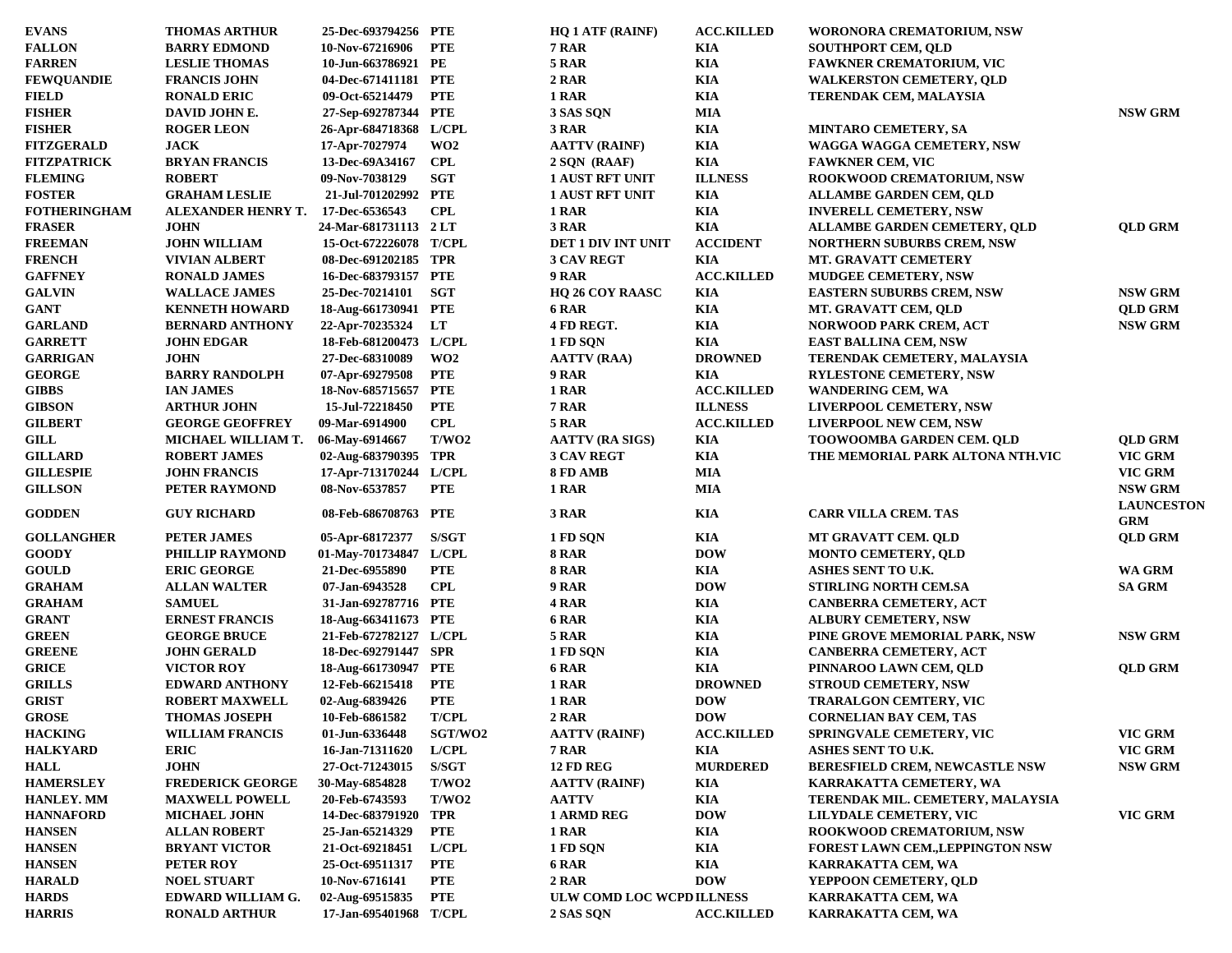| <b>HARSTAD</b>         | <b>BARLEIF ALFRED</b>                 | 06-Aug-6738939         | <b>PTE</b>                         | 7 RAR                             | <b>DOW</b>        | SPRINGVALE CEMETERY, VIC            | VIC GRM        |
|------------------------|---------------------------------------|------------------------|------------------------------------|-----------------------------------|-------------------|-------------------------------------|----------------|
| <b>HART</b>            | PETER RICHARD                         | 29-Mar-672781944 PTE   |                                    | 6 RAR                             | <b>DOW</b>        | <b>WORONORA CEMETERY, NSW</b>       |                |
| <b>HARTNEY</b>         | <b>GILBERT JOHN</b>                   | 27-Jan-7134854         | WO <sub>2</sub>                    | <b>102 FD WORKSHOP</b>            | <b>ILLNESS</b>    | <b>SPRINGVALE CREM, VIC</b>         | VIC GRM        |
| <b>HAWKER</b>          | <b>NORMAN VICTOR G.</b>               | 27-Nov-673789232       | PTE                                | 7 RAR                             | <b>DOW</b>        | KANIVA CEMETERY, VIC                |                |
| <b>HAYES</b>           | <b>JAMES FRANCIS</b>                  | 06-Aug-67213834        | <b>CPL</b>                         | 7 RAR                             | <b>KIA</b>        | ST. PATRICKS CEM., KENMORE, NSW     |                |
| <b>HAYES</b>           | <b>ROBERT MAX</b>                     | 17-Jul-69O51626        | <b>SQN.LDR</b>                     | 9 SQN (RAAF)                      | <b>ACC.KILLED</b> | <b>UNKNOWN</b>                      | <b>NSW GRM</b> |
| <b>HENDERSON</b>       | <b>MALCOLM AUSTIN</b>                 | 16-Dec-6751286         | WO <sub>2</sub>                    | <b>AATTV (RAAOC)</b>              | <b>KIA</b>        | KARRAKATTA CEM, WA                  |                |
| <b>HENDLE</b>          | <b>TERENCE EDWARD</b>                 | 03-Nov-6618256         | L/CPL                              | 6 RAR                             | <b>DOW</b>        | PINNAROO CEMETERY, QLD              | <b>QLD GRM</b> |
| <b>HERBERT</b>         | <b>MICHAEL PATRICK</b><br><b>JOHN</b> | 04-Nov-70O44310 F/O    |                                    | 2 SQN (RAAF)                      | <b>MIA</b>        |                                     | <b>SA GRM</b>  |
| <b>HEWITT</b>          | <b>RONALD DAVID</b>                   | 21-Jun-72A118817 LAC   |                                    | 2 SQN (RAAF)                      | <b>ILLNESS</b>    | <b>ALBANY CREEK CREM, OLD</b>       |                |
| <b>HICKEY</b>          | <b>ROBERT BERNARD</b>                 | 13-May-68215745        | CPL                                | 1 RAR                             | <b>KIA</b>        | ROOKWOOD MILITARY CEM, NSW          |                |
| HILL                   | <b>DONALD CAMERON</b>                 | 12-Jun-712794350 PTE   |                                    | <b>HQ 1 ATF (RAINF)</b>           | <b>KIA</b>        | <b>WOLLONGONG CREM, NSW</b>         | <b>NSW GRM</b> |
| <b>HILLIER</b>         | <b>REGINALD HEDLEY</b>                | 29-Nov-6542774         | <b>CPL</b>                         | 1 RAR                             | <b>KIA</b>        | TERENDAK CEMETERY, MALAYSIA         |                |
| <b>HINES</b>           | PETER AUBYN                           | 21-Jul-69214348        | LT                                 | 6 RAR                             | <b>KIA</b>        | <b>SANDGATE CEMETERY, NSW</b>       |                |
| <b>HOARE</b>           | <b>FREDERICK WILLIAM</b>              | 04-Aug-6915705         | <b>CPL</b>                         | 6 RAR                             | <b>DOW</b>        | MT. BASSETT CEMETERY, QLD           | <b>QLD GRM</b> |
| HOBAN, BEM             | WILLIAM JOSEPH                        | 28-Feb-7015400         | <b>SGT</b>                         | <b>8 RAR</b>                      | <b>KIA</b>        | MT. GRAVATT CEMETERY, QLD           | <b>QLD GRM</b> |
| <b>HOLLAND</b>         | <b>TONY</b>                           | 07-Jul-663786634 TPR   |                                    | 1 APC SQN                         | <b>ACC.KILLED</b> | TERENDAK CEMETERY, MALAYSIA         |                |
| <b>HOLLIS</b>          | <b>ANTHONY EDWARD</b>                 | 30-Jan-702786682 SPR   |                                    | 1 FD SQN                          | <b>KIA</b>        | <b>WORONORA CEM, NSW</b>            |                |
| <b>HOLLOWAY</b>        | <b>JOHN WALLACE</b>                   | 26-Oct-693794544 PTE   |                                    | 9 RAR                             | <b>KIA</b>        | <b>SPRINGVALE CREM, VIC</b>         |                |
| <b>HOOD</b>            | <b>RONALD DEAN</b>                    | 16-Jun-664410911 PTE   |                                    | <b>1 AUST RFT UNIT</b>            | <b>KIA</b>        | HAPPY VALLEY CEM, PT.LINCOLN, SA    | <b>SA GRM</b>  |
| <b>HORNE</b>           | <b>NEVILLE WAYNE</b>                  | 08-Jan-66215217        | <b>PTE</b>                         | 1 RAR                             | <b>KIA</b>        | TERENDAK CEMETERY, MALAYSIA         |                |
| <b>HOUSTON</b>         | <b>JAMES MICHAEL</b>                  | 18-Aug-6643893         | <b>PTE</b>                         | 6 RAR                             | <b>KIA</b>        | <b>MT. THOMPSON CREM, OLD</b>       | <b>QLD GRM</b> |
| <b>HOUSTON</b>         | <b>KENNETH RAYMOND</b>                | 25-Oct-682787776       | PTE                                | 3 RAR                             | <b>ILLNESS</b>    | KATOOMBA CEMETERY, NSW              | <b>NSW GRM</b> |
| <b>HUBBLE</b>          | <b>RODNEY NOEL</b>                    | 28-Feb-7055566         | <b>SPR</b>                         | 1 FD SQN                          | <b>KIA</b>        | PERTH WAR CEMETERY, WA              |                |
| <b>HUELIN</b>          | <b>ANTHONY JEFFERY</b>                | 03-Jan-692771          | <b>SUB LIEUT</b>                   | <b>HELICOPTER FLIGHT</b><br>(RAN) | <b>ACC.KILLED</b> | MT. THOMPSON CREM, QLD              | <b>QLD GRM</b> |
| <b>HUGHES</b>          | <b>ROBERT EDWARD</b>                  | 22-Apr-7044897         | <b>PTE</b>                         | 7 RAR                             | <b>DOW</b>        | STIRLING NORTH GDN CEM, SA          | <b>SA GRM</b>  |
| <b>HUGHES</b>          | <b>RODNEY DONALD</b>                  | 17-Nov-681201350       | <b>PTE</b>                         | 1 RAR                             | <b>DOW</b>        | <b>BOWEN CEMETERY, QLD</b>          |                |
| <b>HUNT</b>            | <b>RAYMOND HENRY</b>                  | 17-Jun-68R54257        | <b>CHIEF</b><br><b>ELECTRICIAN</b> | <b>HMAS HOBART (RAN)</b>          | KIA               | KARRAKATTA CEM, WA                  |                |
| <b>HURST</b>           | <b>HAROLD WALTER</b>                  | 24-Sep-702791326 SPR   |                                    | 1 FD SQN                          | KIA               | <b>BATHURST CEM, NSW</b>            | <b>NSW GRM</b> |
| <b>HUTCHISON</b>       | <b>MAURICE JOHN</b>                   | 16-Nov-671200455 T/CPL |                                    | 1 FD SQN                          | KIA               | PINNAROO CEMETERY QLD               | <b>QLD GRM</b> |
| <b>HYLAND</b>          | <b>FRANCIS ARTHUR</b>                 | 01-Dec-676708488 PTE   |                                    | 2 RAR                             | <b>DOW</b>        | <b>WYNYARD CEMETERY, TAS</b>        |                |
| <b>JACKSON</b>         | <b>PETER JOSEPH</b>                   | 15-Jun-692789790 PTE   |                                    | 5 RAR                             | <b>KIA</b>        | <b>BINALONG CEMETERY, NSW</b>       |                |
| <b>JACKSON</b>         | <b>ROBERT JAMES</b>                   | 28-Feb-702783512 CPL   |                                    | <b>8 RAR</b>                      | <b>KIA</b>        | <b>GRETA CEMETERY, NSW</b>          |                |
| <b>JAMES</b>           | <b>BARRY</b>                          | 05-Jun-691201885 PTE   |                                    | 6 RAR                             | <b>KIA</b>        | <b>TOOWOOMBA GARDEN CEM. QLD</b>    | <b>QLD GRM</b> |
| <b>JELLIE</b>          | <b>ALAN DOUGLAS</b>                   | 03-Dec-6939510         | 2LT                                | <b>161 INDEP RECCE FLT KIA</b>    |                   | TERENDAK CEMETERY, MALAYSIA         |                |
| <b>JEWRY</b>           | <b>JACK</b>                           | 18-Aug-662781847 L/CPL |                                    | 6 RAR                             | <b>KIA</b>        | PINEGROVE MEM.PARK, NSW             | <b>NSW GRM</b> |
| <b>JONES</b>           | <b>BRIAN RICHARD A.</b>               | 10-Apr-7155780         | 2LT                                | 2 SAS SQN                         | <b>ACC.KILLED</b> | <b>ALICE SPRINGS CEMETERY, NT</b>   |                |
| <b>KALMA</b>           | <b>JOHN HENRY</b>                     | 19-Dec-69215637        | L/CPL                              | 1 RAR                             | <b>KIA</b>        | <b>CANBERRA CEMETERY, ACT</b>       | <b>NSW GRM</b> |
| <b>KAVANAGH</b>        | <b>GRAHAM ROBERT</b>                  | 21-Apr-704720992 PTE   |                                    | 7 RAR                             | <b>ILLNESS</b>    | <b>CENTENNIAL PARK CEMETERY, SA</b> |                |
| <b>KELLY</b>           | <b>BARRY WALTER</b>                   | 06-Dec-676410158 PTE   |                                    | 6 RAR                             | <b>DOW</b>        | <b>CORNELIAN BAY CEMETERY, TAS</b>  |                |
| <b>KENNEDY</b>         | <b>JOHN JOSEPH</b>                    | 15-Jun-69216304        | <b>CPL</b>                         | 5 RAR                             | <b>KIA</b>        | LIVERPOOL CEMETERY, NSW             |                |
| <b>KENNEDY</b>         | <b>RAYMOND JOHN</b>                   | 14-Aug-6616196         | <b>PTE</b>                         | 5 RAR                             | KIA               | REDCLIFFE CEMETERY, QLD             |                |
| <b>KERMODE</b>         | <b>RAYMOND CHARLES</b>                | 19-Jan-691733818 PTE   |                                    | 9 RAR                             | KIA               | HEMMANT CEMETERY, QLD               | <b>QLD GRM</b> |
| KERR                   | <b>JAMES KELLY</b>                    | 13-May-69218508        | TPR                                | <b>1 ARMD REGT</b>                | KIA               | <b>ROOKWOOD CEMETERY, NSW</b>       | <b>NSW GRM</b> |
| KEY                    | <b>ROBERT MACDONALD</b>               | 19-Jan-6939493         | <b>PTE</b>                         | 9 RAR                             | KIA               | <b>SPRINGVALE CREMATORIUM, VIC</b>  |                |
| <b>KINGSTON</b>        | <b>IAN WILLIAM</b>                    | 03-Sep-691734754       | PTE                                | 6 RAR                             | <b>KIA</b>        | MT. THOMPSON CREMATORIUM, QLD       |                |
| <b>KINGSTON-POWLES</b> | <b>KEITH MICHAEL</b>                  | 21-Jul-7156226         | PTE                                | 4 RAR                             | KIA               | WOONGARA CREMATORIUM, QLD           |                |
| <b>KIRBY, DCM</b>      | <b>JOHN WILLIAM</b>                   | 06-Feb-6727758         | T/WO2                              | 6 RAR                             | <b>DOW</b>        | MT. THOMPSON CREMATORIUM, QLD       |                |
| <b>KNIGHT</b>          | <b>GORDON</b>                         | 09-Jul-662782226 PTE   |                                    | 6 RAR                             | <b>KIA</b>        | <b>BOTANY CREMETERY, NSW</b>        |                |
| <b>KNIGHT</b>          | PETER RAYMOND                         | 15-Dec-70A318937 LAC   |                                    | <b>RAAF</b>                       | $\ddot{\cdot}$    | <b>BRIGHTON CEMETERY, VIC</b>       |                |
| <b>KOWALSKI</b>        | PETER FRANCIS                         | 08-Feb-711735712 PTE   |                                    | 2 RAR                             | <b>DOW</b>        | <b>NUDGEE CEMETERY, QLD</b>         |                |
| <b>LA GRASTA</b>       | <b>GAETANO</b>                        | 19-Jun-67A222023 LAC   |                                    | SUPFLT/10SU (RAAF)                | <b>DOW</b>        | <b>ROOKWOOD CEMETERY, NSW</b>       |                |
|                        |                                       |                        |                                    |                                   |                   |                                     |                |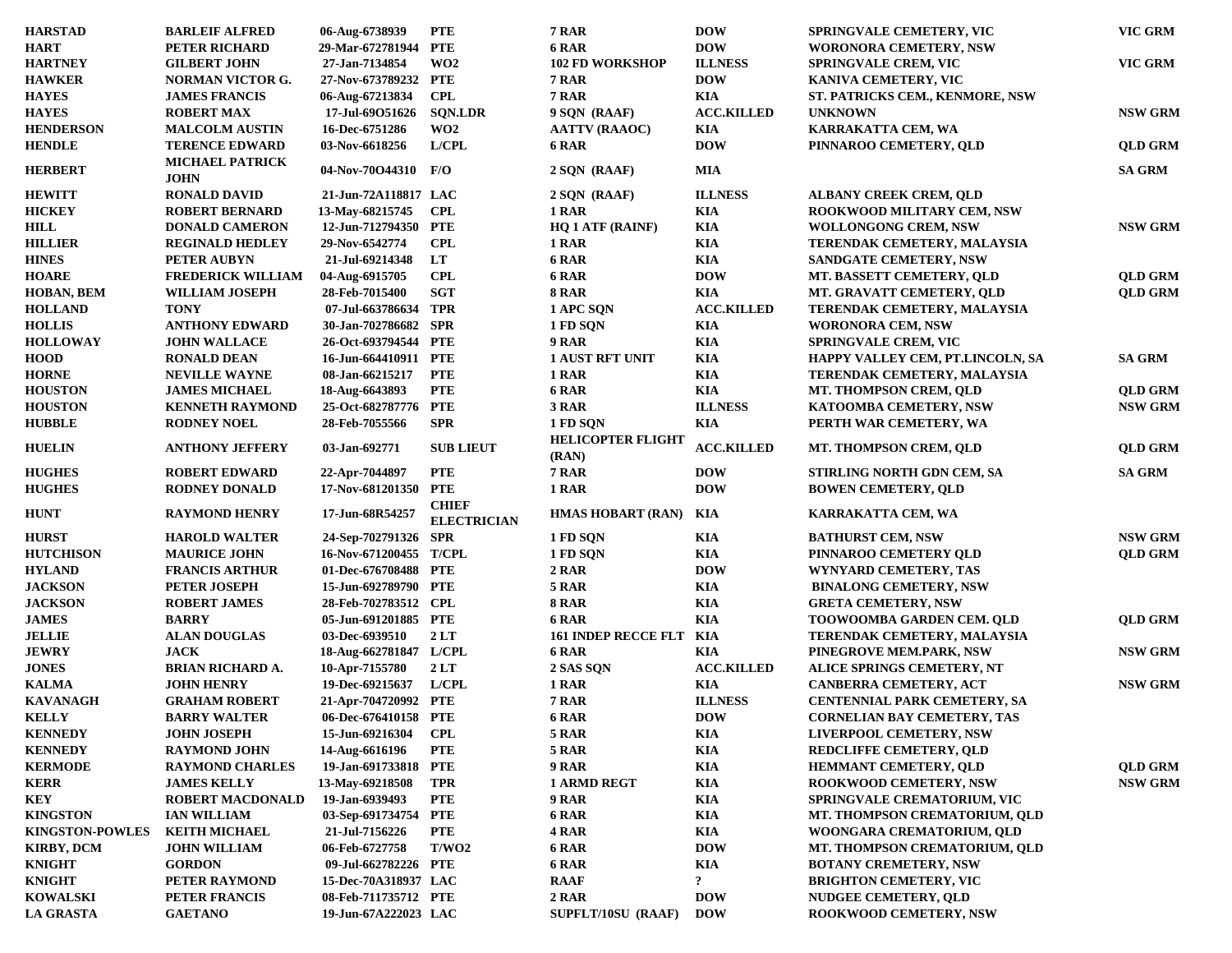| <b>LANCE</b>         | <b>EVERITT MURRAY</b>   |                        | 07-Jun-710316996 FLT LIEUTENANT 9 SQN (RAAF) |                            | KIA               | <b>CANBERRA CEMETERY, ACT</b>           |                                 |
|----------------------|-------------------------|------------------------|----------------------------------------------|----------------------------|-------------------|-----------------------------------------|---------------------------------|
| <b>LANGLANDS</b>     | <b>TERRENCE EDWARD</b>  | 24-Nov-682786939 2LT   |                                              | 1 RAR                      | KIA               | <b>BERESFIELD CREMATORIUM, NSW</b>      | <b>NSW GRM</b>                  |
| <b>LARGE</b>         | <b>PAUL ANDREW</b>      | 18-Aug-662781704 PTE   |                                              | 6 RAR                      | KIA               | <b>COOLAH CEMETERY, NSW</b>             | <b>NSW GRM</b>                  |
| <b>LARSSON</b>       | <b>STANLEY GORDON</b>   | 06-Jun-704720583 PTE   |                                              | <b>7 RAR</b>               | KIA               | ATHELSTONE IND. CEMETERY, SA            | <b>SA GRM</b>                   |
| <b>LE BHERZ</b>      | <b>NORMAN WILLIAM</b>   | 14-Sep-6818395         | <b>SPR</b>                                   | 1 FD SQN                   | <b>DOW</b>        | <b>BRISBANE GENERAL CEMETERY, QLD</b>   |                                 |
| <b>LEE</b>           | <b>ERROL JOHN</b>       | 11-May-69235328        | LT                                           | 5 RAR                      | KIA               | <b>CANBERRA CEMETERY, ACT</b>           | <b>NSW GRM</b>                  |
| <b>LEES</b>          | <b>ROBERT VICTOR</b>    | 13-Jan-6626182         | T/WO2                                        | <b>AATTV (RAA)</b>         | KIA               | TERENDAK CEMETERY, MALAYSIA             |                                 |
| <b>LEWIS</b>         | PETER EDWARD            | 13-May-6843423         | <b>SGT</b>                                   | 3 RAR                      | KIA               | <b>CENTENNIAL PARK CEMETERY, SA</b>     |                                 |
| <b>LINTON</b>        | <b>MATTHEW PHILIP</b>   | 04-Nov-691734491 PTE   |                                              | 5 RAR                      | KIA               | MT. THOMPSON CREMATORIUM, QLD           |                                 |
| <b>LISLE</b>         | <b>ANTHONY</b>          | 12-Nov-692791437 SPR   |                                              | 1 FD SQN                   | <b>DOW</b>        | ROCKHAMPTON CEMETERY, OLD               |                                 |
| <b>LITHGOW</b>       | <b>COLIN THOMAS</b>     | 02-Dec-66214752        | <b>T/CPL</b>                                 | 6 RAR                      | KIA               | ROOKWOOD CREMATORIUM, NSW               |                                 |
| <b>LLOYD</b>         | <b>ALLAN</b>            | 30-Dec-703797086 PTE   |                                              | 7 RAR                      | <b>DOW</b>        | <b>TRARALGON CEMETERY, VIC</b>          |                                 |
| <b>LLOYD</b>         | <b>RICHARD EDWARD</b>   | 06-Apr-672784015 PTE   |                                              | 5 RAR                      | KIA               | <b>BERESFIELD CEMETERY, NSW</b>         | <b>NSW GRM</b>                  |
| <b>LOCKE</b>         | <b>GEOFFREY ROBERT</b>  | 09-May-6939161         | 2LT                                          | 9 RAR                      | <b>ACC.KILLED</b> | <b>CARR VILLA CEMETERY, TAS</b>         | <b>LAUNCESTON</b><br><b>GRM</b> |
| <b>LOGAN</b>         | <b>BARRY ARTHUR</b>     | 28-Mar-6738324         | <b>SIG</b>                                   | 552 SIG TP                 | <b>KIA</b>        | <b>SPRINGVALE CREMATORIUM, VIC</b>      | VIC GRM                         |
| <b>LOUGHMAN</b>      | <b>MATTHEW</b>          | 19-Jul-693794096       | <b>PTE</b>                                   | HQ 1 ALSG                  | <b>ILLNESS</b>    | <b>FINLEY CEMETERY, NSW</b>             |                                 |
| <b>LOWES</b>         | <b>NOEL</b>             | 06-Jul-7114574         | WO <sub>2</sub>                              | 3 CAV REGT.                | <b>ILLNESS</b>    | SPRINGVALE CEMETERY, VIC                | VIC GRM                         |
| <b>LUBCKE</b>        | <b>ROBERT JOHN</b>      | 02-Jul-6642720         | <b>PTE</b>                                   | <b>5 RAR</b>               | KIA               | <b>CENTENNIAL PARK CEMETERY, SA</b>     |                                 |
| <b>LUFF</b>          | <b>NEVILLE FRANCIS</b>  | 28-Dec-7128325         | <b>SGT</b>                                   | <b>3 CAV REGT</b>          | <b>ILLNESS</b>    | PINE GROVE CEMETERY, NSW                |                                 |
| <b>LYDDIETH</b>      | <b>TREVOR</b>           | 18-Feb-7126832         | WO <sub>2</sub>                              | <b>AATTV (RAASC)</b>       | <b>ACC.KILLED</b> | <b>NORTHERN SUBURBS CREM, NSW</b>       |                                 |
| <b>LYON</b>          | <b>TERENCE EDWARD</b>   | 09-Feb-7152503         | WO <sub>2</sub>                              | <b>2 ADV ORD DEP</b>       | <b>ACC.KILLED</b> | <b>SPRINGVALE CEMETERY, VIC</b>         |                                 |
| <b>LYONS</b>         | PETER JAMES             | 02-Mar-682276248       | <b>PTE</b>                                   | 2 RAR                      | KIA               | JUNEE OLD CEMETERY, NSW                 |                                 |
| <b>MACDONALD</b>     | <b>JAMES ALEXANDER</b>  | 07-Feb-6653283         | WO2                                          | <b>AATTV (RAE)</b>         | KIA               | <b>ROOKWOOD CREMATORIUM, NSW</b>        | <b>NSW GRM</b>                  |
| <b>MACLENNAN</b>     | <b>LARRY JAMES</b>      | 28-Feb-703795935 PTE   |                                              | 8 RAR                      | KIA               | <b>KEILOR CEMETERY, VIC</b>             |                                 |
| <b>MALONE</b>        | PETER ANTHONY           | 18-Jan-69215983        | <b>T/CPL</b>                                 | <b>3 CAV REGT</b>          | KIA               | <b>LIVERPOOL CEMETERY, NSW</b>          |                                 |
| <b>MANICOLA</b>      | <b>JOSEPH GEORGE</b>    | 12-Mar-693793137 PTE   |                                              | <b>1 AUST RFT UNIT</b>     | <b>ILLNESS</b>    | <b>UNKNOWN</b>                          | VIC GRM                         |
| <b>MANNING</b>       | <b>PAUL</b>             |                        | <b>PTE</b>                                   | 3 RAR                      | KIA               | <b>WORONORA CEMETERY</b>                |                                 |
| <b>MARKS-CHAPMAN</b> |                         | 02-Mar-71218853        | LT                                           | 6 RAR                      | <b>DOW</b>        |                                         | VIC GRM                         |
|                      | PETER ROBERT            | 19-Dec-6938801         |                                              |                            |                   | ST. PETERS C.E., EASTERN HILLS, VIC     |                                 |
| <b>MARTIN</b>        | <b>WILLIAM HENRY</b>    | 16-May-681731467 L/CPL |                                              | 1 RAR                      | KIA               | <b>WINTON CEMETERY, QLD</b>             |                                 |
| <b>MATHERS</b>       | <b>IAN GEORGE</b>       | 07-Jun-712794496 2 LT  |                                              | 12 FD REGT                 | KIA               | MT. THOMPSON CREM, QLD                  |                                 |
| <b>MATHEWS</b>       | <b>GEOFFREY FRANCIS</b> | 09-Feb-685714739 PTE   |                                              | 3 RAR                      | <b>DOW</b>        | KARRAKATTA CEMETERY, WA                 |                                 |
| <b>MATHIESON</b>     | <b>KENNETH FRANK</b>    | 11-May-6737175         | <b>PTE</b>                                   | 6 RAR                      | <b>DOW</b>        | <b>FAWKNER CEMETERY, VIC</b>            | VIC GRM                         |
| <b>MAZA</b>          | <b>REGINALD NELSON</b>  | 12-Feb-7015142         | L/CH                                         | 3 RAR                      | <b>ILLNESS</b>    | <b>BOTANY CEMETERY, NSW</b>             |                                 |
| <b>MCCARTHY</b>      | <b>JOHN NOEL</b>        | 12-Jun-713112702 L/CPL |                                              | 3 CAV REGT.                | KIA               | <b>SPRINGVALE CEMETERY, VIC</b>         |                                 |
| <b>MCCONACHY</b>     | <b>MALCOLM ROSS</b>     | 08-Feb-691201200 L/CPL |                                              | 9 RAR                      | KIA               | <b>TOWNSVILLE CEMETERY, QLD</b>         |                                 |
| <b>MCCORMACK</b>     | <b>ALBERT FREDERICK</b> | 18-Aug-661730993 PTE   |                                              | 6 RAR                      | KIA               | <b>CARR VILLA CEMETERY, TAS</b>         |                                 |
| <b>MCCORMACK</b>     | <b>DENNIS JAMES</b>     | 18-Aug-661730994 PTE   |                                              | 6 RAR                      | KIA               | PINNAROO CEMETERY, QLD                  | <b>OLD GRM</b>                  |
| <b>MCDONNELL</b>     | <b>LESLIE CHARLES</b>   | 09-Mar-6654026         | <b>CPL</b>                                   | 1 RAR                      | KIA               | KARRAKATTA CEMETERY, WA                 |                                 |
| <b>MCDUFF</b>        | <b>PETER EDWARD</b>     | 28-Sep-672782440 L/CPL |                                              | 2 RAR                      | <b>ACC.KILLED</b> | <b>DARLINGTON POINT CEMETERY, NSW</b>   |                                 |
| <b>MCGARRY</b>       | PETER SHAUN             | 01-Aug-672412362 PTE   |                                              | 2 RAR                      | KIA               | <b>NORTHERN SUBURBS CREM, NSW</b>       |                                 |
| <b>MCGOLDRICK</b>    | <b>WILLIAM</b>          | 05-Aug-68217762        | <b>PTE</b>                                   | <b>1 AUST RFT UNIT</b>     | <b>ACC.KILLED</b> | <b>ROOKWOOD MILITARY CEM, NSW</b>       |                                 |
| <b>MCGUIRE</b>       | <b>RAYMOND ALFRED</b>   | 16-Feb-692787478 PTE   |                                              | 4 RAR                      | KIA               | <b>FOREST LAWN CEM, LEPPINGTON, NSW</b> | <b>NSW GRM</b>                  |
| <b>MCINERNEY</b>     | <b>NEIL ANTHONY</b>     | 07-Oct-68217514        | <b>PTE</b>                                   | 1 RAR                      | <b>DOW</b>        | <b>GUNDAGAI CEMETERY, NSW</b>           |                                 |
| <b>MCLACHLAN</b>     | <b>COLIN WILLIAM</b>    | 18-Feb-6813053         | <b>SGT</b>                                   | 1 FD SQN                   | KIA               | CANUNGRA CEMETERY, QLD                  |                                 |
| <b>MCMILLAN</b>      | <b>JAMES CLYDE</b>      | 31-Jul-693794377 PTE   |                                              | 5 RAR                      | KIA               | <b>HORSHAM CEMETERY, VIC</b>            | VIC GRM                         |
| <b>MCMILLAN</b>      | <b>ROSS CHARLES</b>     | 02-Feb-682785033 L/CPL |                                              | <b>7 RAR</b>               | <b>ACC.KILLED</b> | <b>URALLA CEMETERY, NSW</b>             |                                 |
| <b>MCNAB</b>         | <b>ROBERT LEO</b>       | 13-May-6839354         | <b>PTE</b>                                   | 1 RAR                      | KIA               | <b>FAWKNER CEMETERY, VIC</b>            | VIC GRM                         |
| <b>MCNAIR</b>        | <b>DUNCAN GLEN</b>      | 20-Jul-70A317006 LAC   |                                              | 9 SQN (RAAF)               | <b>BURNS</b>      | SPRINGVALE CEMETERY, VIC                |                                 |
| <b>MCPHERSON</b>     | <b>LYALL HUGH</b>       | 12-Apr-695715701 PTE   |                                              | <b>9 RAR</b>               | KIA               | KARRAKATTA CEMETERY, WA                 |                                 |
| <b>MCQUALTER</b>     | <b>MALCOLM BRUCE</b>    | 05-Mar-67235136        | MAJ                                          | 5 RAR                      | <b>DOW</b>        | <b>NOTHERN SUBURBS CREM, NSW</b>        |                                 |
| <b>MCQUAT</b>        | <b>JAMES LEONARD</b>    | 30-Apr-705716553 PTE   |                                              | <b>8 RAR</b>               | KIA               | ALLAMBIE PARK CEMETERY, ALBANY, WA      |                                 |
| <b>MENZ</b>          | <b>JAMES LESLIE</b>     | 18-Feb-6838838         | L/BDR                                        | <b>DET 131 DIV LOC BTY</b> | KIA               | <b>MARYSVILLE CEMETERY, VIC</b>         |                                 |
| <b>MEREDITH</b>      | <b>THOMAS FREDERICK</b> | 10-Jan-692788798 PTE   |                                              | 9 RAR                      | KIA               | <b>ROOKWOOD CEMETERY, NSW</b>           |                                 |
| <b>MILFORD</b>       | <b>DAVID GEOFFREY</b>   | 06-Aug-673411862 PTE   |                                              | <b>7 RAR</b>               | KIA               | HARCOURT CEMETERY, VIC                  |                                 |
|                      |                         |                        |                                              |                            |                   |                                         |                                 |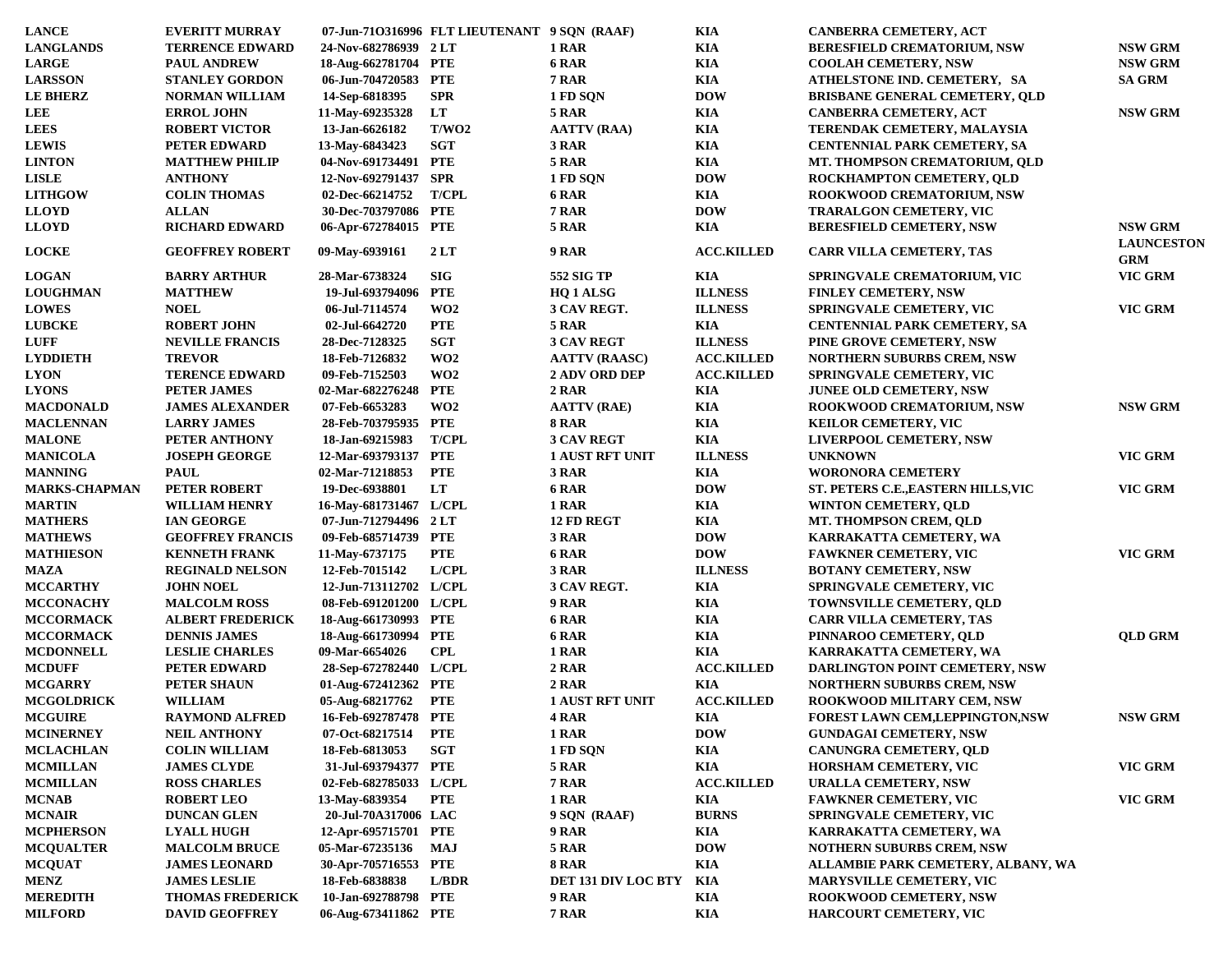| <b>MILLIGAN</b>   | <b>ROBERT BRUCE</b>                 | 14-Feb-6729635            | <b>T/CAPT</b> | 5 RAR                        | KIA               | <b>NORTHERN SUBURBS CEMETERY, NSW</b> |                |
|-------------------|-------------------------------------|---------------------------|---------------|------------------------------|-------------------|---------------------------------------|----------------|
| <b>MILLS</b>      | <b>NOEL REGINALD J.</b>             | 20-May-711200423 CHAPLAIN |               | <b>CHAPLAINS DEPT</b>        | <b>ILLNESS</b>    | MT. THOMPSON CREMATORIUM, QLD         | <b>QLD GRM</b> |
| <b>MITCHELL</b>   | <b>DAVID</b>                        | 23-Jul-681201249 PTE      |               | <b>1 AUST RFT UNIT</b>       | <b>ACC.KILLED</b> | <b>LONDON, UK</b>                     | <b>QLD GRM</b> |
| <b>MITCHELL</b>   | <b>WARREN DAVID</b>                 | 18-Aug-661731013 PTE      |               | 6 RAR                        | KIA               | MT GRAVATT CEM, OLD                   | <b>QLD GRM</b> |
| <b>MITCHINSON</b> | <b>KEVIN LESLIE</b>                 | 21-Feb-674717751 L/CPL    |               | <b>3 CAV REGT</b>            | <b>KIA</b>        | HAPPY VALLEY CEM, PT.LINCOLN, SA      | <b>SA GRM</b>  |
| <b>MOORE</b>      | <b>BARRY JOHN</b>                   | 16-Nov-67242811           | T/WO2         | 1 FD SQN                     | KIA               | <b>URUNGA CEMETERY, NSW</b>           |                |
| <b>MOORE</b>      | <b>RAYMOND JOHN</b>                 | 24-Jul-6939923            | <b>PTE</b>    | 9 RAR                        | <b>KIA</b>        | LILYDALE CEMETERY, VIC                | VIC GRM        |
| <b>MOORE</b>      | <b>SYDNEY THOMAS</b>                | 25-Aug-703175954 SIG      |               | <b>110 SIG SON</b>           | <b>ILLNESS</b>    | LILYDALE CEMETERY, VIC                | VIC GRM        |
| <b>MORGAN</b>     | <b>JOHN LESLIE</b>                  | 01-Jun-703795756 PTE      |               | <b>2 AOD</b>                 | <b>MVA</b>        | <b>FAWKNER CREMATORIUM, VIC</b>       | VIC GRM        |
| <b>MORRISON</b>   | <b>DAYLE WILLIAM</b>                | 26-Jan-681732186 PTE      |               | 2 RAR                        | KIA               | MT. GRAVATT CEMETERY, QLD             | <b>QLD GRM</b> |
| <b>MOSS</b>       | <b>ALLAN BRIAN</b>                  | 28-Dec-704410968 T/SGT    |               | DET 52 SUP PL                | <b>ACC.KILLED</b> | EVERGREEN MEM.PARK, ENFIELD,SA        |                |
| <b>MOSS</b>       | <b>GRAEME JOHN</b>                  | 05-Aug-681200817 PTE      |               | 1 RAR                        | <b>DOW</b>        | <b>GOONELLABAH CEM, LISMORE, NSW</b>  | <b>NSW GRM</b> |
| <b>MOWBRAY</b>    | <b>BRENTON GEORGE</b>               | 14-Sep-7053657            | <b>T/MAJ</b>  | HQ AUST ARMY (VISIT) ILLNESS |                   | PERTH WAR CEMETERY, WA                |                |
| <b>MUC</b>        | <b>MICHAEL</b>                      | 13-Sep-682787512 PTE      |               |                              |                   |                                       |                |
|                   |                                     |                           |               | 4 RAR                        | KIA               | <b>ROOKWOOD CEMETERY, NSW</b>         |                |
| <b>MULLER</b>     | <b>HANS LEOHARD</b>                 | 05-Jul-692788085 PTE      |               | 5 RAR                        | <b>DOW</b>        | <b>ROOKWOOD CEMETERY, NSW</b>         |                |
| <b>MUNDAY</b>     | <b>BARRY JOHN</b>                   | 28-Feb-703795712 PTE      |               | 8 RAR                        | KIA               | <b>SPRINGVALE CEMETERY, VIC</b>       |                |
| <b>MURRAY</b>     | <b>PETER ERIS</b>                   | 09-Jul-682788524 PTE      |               | <b>1 AUST RFT UNIT</b>       | <b>DOW</b>        | <b>NORTHERN SUBURBS CEM. NSW</b>      | <b>NSW GRM</b> |
| <b>MUSICKA</b>    | <b>HAROLD ROBERT</b>                | 19-Jan-694717754 CPL      |               | 9 RAR                        | <b>ACC.KILLED</b> | <b>CENTENNIAL PARK CREM, SA</b>       |                |
| <b>NAGLE</b>      | <b>GEORGE</b>                       | 06-Jan-6939565            | <b>PTE</b>    | 9 RAR                        | KIA               | <b>CLONMEL CEMETERY, IRELAND</b>      | VIC GRM        |
| <b>NALDER</b>     | <b>WILLIAM LYNN</b>                 | 08-Jul-652412151 PTE      |               | 1 RAR                        | <b>DOW</b>        | <b>ROOKWOOD MILITARY CEM, NSW</b>     |                |
| <b>NAVARRE</b>    | <b>PAUL JOHN</b>                    | 06-Jun-702792729 PTE      |               | 7 RAR                        | <b>DOW</b>        | <b>BEECHWORTH CEMETERY, VIC</b>       |                |
| <b>NEAL</b>       | <b>DENNIS WILLIAM</b>               | 29-May-701735386 PTE      |               | 2 RAR                        | KIA               | <b>GYMPIE CEMETERY, QLD</b>           |                |
| <b>NEEDS</b>      | <b>JOHN DAVID</b>                   | 21-Jul-6955119            | <b>CPL</b>    | 6 RAR                        | KIA               | WOONGARA CREM, QLD                    |                |
| <b>NELSON</b>     | <b>DENNIS EDWIN</b>                 | 28-Sep-674718427 PTE      |               | 2 RAR                        | <b>ACC.KILLED</b> | <b>CENTENNIAL PARK CEM, SA</b>        |                |
| <b>NIBLETT</b>    | <b>RALPH JAMES</b>                  | 21-Jul-713798081 PTE      |               | 4 RAR                        | KIA               | <b>COBDEN CEMETERY, VIC</b>           | <b>VIC GRM</b> |
| <b>NICHOLS</b>    | <b>RAYMOND KEVIN</b>                | 28-Dec-701797             | WO1           | 106 FD WKSPS                 | <b>ILLNESS</b>    | SPRINGVALE CREMATORIUM, VIC           |                |
| <b>NICHOLSON</b>  | <b>KENNETH ROY</b>                  | 12-Apr-682412486 SPR      |               | 1 FD SON                     | KIA               | <b>ROOKWOOD MILITARY CEM, NSW</b>     |                |
| <b>NILSEN</b>     | <b>ERALD HERMAN</b>                 | 14-Nov-661200083 PTE      |               | 5 RAR                        | <b>ACC.KILLED</b> | DUNWICH CEMETERY, OLD.                |                |
| <b>NISBET</b>     | <b>CHRISTOPHER</b><br><b>ROBERT</b> | 14-May-681201338 PTE      |               | 1 RAR                        | <b>KIA</b>        | <b>HEMMANT CEMETERY, QLD</b>          | <b>QLD GRM</b> |
| <b>NOACK</b>      | <b>ERROL WAYNE</b>                  | 24-May-664717546 PTE      |               | 5 RAR                        | <b>DOW</b>        | <b>CENTENNIAL PARK CEMETERY, SA</b>   |                |
| <b>NOONAN</b>     | <b>MICHAEL JAMES</b>                | 13-Sep-682787793 PTE      |               | 4 RAR                        | <b>KIA</b>        | <b>GILGANDRA CEMETERY, NSW</b>        | <b>NSW GRM</b> |
| <b>NORLEY</b>     | <b>GRAHAM LEONARD</b>               | 26-Jan-6843058            | <b>T/CPL</b>  | 2 RAR                        | <b>KIA</b>        | <b>CENTENNIAL PARK CEMETERY, SA</b>   |                |
| <b>NORRIS</b>     | <b>JOHN WILLIAM</b>                 | 25-Jul-6617693            | <b>CPL</b>    | 6 RAR                        | KIA               | <b>CAIRNS CEMETERY, QLD</b>           |                |
| <b>O'BRIEN</b>    | <b>JOHN ALFRED</b>                  | 13-May-682786748 PTE      |               | 1 RAR                        | <b>KIA</b>        | <b>NORTHERN SUBURBS CEM, NSW</b>      |                |
| <b>O'CONNOR</b>   | <b>JOHN MARTIN</b>                  | 06-Aug-6716327            | <b>PTE</b>    | 7 RAR                        | <b>KIA</b>        | <b>REDCLIFFE CEMETERY, QLD</b>        |                |
| <b>O'CONNOR</b>   | <b>PATRICK SHANE</b>                | 07-Jul-68217350           | <b>PTE</b>    | 4 RAR                        | <b>KIA</b>        | <b>NORTHERN SUBURBS CREM, NSW</b>     | <b>NSW GRM</b> |
| <b>O'DAL</b>      | <b>STEPHEN JAMES</b>                | 06-Mar-7039016            | <b>PTE</b>    | <b>8 RAR</b>                 | <b>DOW</b>        | <b>SPRINGVALE CREM, VIC</b>           |                |
| <b>O'HANLON</b>   | <b>ROBERT MELVILLE</b>              | 03-Jul-6916657            | F/O           | 2 SQN (RAAF)                 | <b>ILLNESS</b>    | ALBANY CREEK CREMATORIUM, QLD         | <b>QLD GRM</b> |
| O'HARA            | <b>JOHN LAURENCE</b>                | 20-May-672782779          | <b>SPR</b>    | 1 FD SQN                     | <b>ACC.KILLED</b> | WOLLONGONG CREMATORIUM, NSW           |                |
| <b>O'NEILL</b>    | <b>ALLAN LESLIE</b>                 | 30-Oct-6936547            | <b>CPL</b>    | 1 SAS REGT.                  | <b>ILLNESS</b>    | KARRAKATTA CEMETERY, WA               |                |
| <b>O'NEILL</b>    | <b>JOHN BARRY</b>                   | 27-May-6939457            | <b>CFN</b>    | <b>SVNDET 1 DIV STWKSP</b>   | <b>DOW</b>        | <b>BOX HILL CEMETERY, VIC</b>         | VIC GRM        |
| <b>O'SHEA</b>     | <b>GEOFFREY</b>                     | 01-Oct-6718490            | PTE           | (R)<br>1 SAS SQN             | <b>ILLNESS</b>    | <b>MULLUMBIMBY CEMETERY, NSW</b>      |                |
| <b>PARKER</b>     | RICHARD HAROLD J.                   | 08-Nov-65213963           | L/CH          | 1 RAR                        | <b>MIA</b>        |                                       | <b>NSW GRM</b> |
|                   |                                     |                           |               | 12 FD REGT                   | <b>ILLNESS</b>    |                                       | <b>NSW GRM</b> |
| <b>PARKER</b>     | RODERICK THOMAS R.                  | 19-Oct-71218346           | T/SGT         |                              |                   | WORONORA CREMATORIUM                  |                |
| <b>PARRELLO</b>   | <b>ANTONINO</b>                     | 01-Feb-6836337            | T/WO2         | <b>AATTV (RAINF)</b>         | KIA               | <b>BOTANY CEMETERY, NSW</b>           |                |
| <b>PATERSON</b>   | <b>DAVID</b>                        | 20-Mar-70471885           | 2LT           | 3 RAR                        | <b>KIA</b>        | <b>CENTENNIAL PARK CEMETERY, SA</b>   |                |
| <b>PATTEN</b>     | <b>RAYMOND BRIAN</b>                | 06-Feb-712141115 PTE      |               | 7 RAR                        | <b>DOW</b>        | <b>ROOKWOOD CEMETERY, NSW</b>         |                |
| <b>PATTISON</b>   | <b>ALLAN GRAHAM</b>                 | 18-Feb-6844042            | <b>SPR</b>    | 1 FD SQN                     | KIA               | KADINA CEMETERY, SA                   |                |
| <b>PEARCE</b>     | <b>JOHN GREGORY S.</b>              | 14-May-682784043 CPL      |               | 1 RAR                        | KIA               | TERENDAK CEMETERY, MALAYSIA           |                |
| <b>PENGILLY</b>   | <b>BERNARD MICHAEL</b>              | 30-Jul-715717657 PTE      |               | 4 RAR                        | <b>KIA</b>        | PERTH WAR CEMETERY, WA                |                |
| <b>PENN</b>       | <b>DESMOND HUGH</b>                 | 10-Jan-665411479 PTE      |               | 1 RAR                        | KIA               | KARRAKATTA CEMETERY, WA               |                |
| <b>PENNEYSTON</b> | PETER LAWRENCE                      | 02-Aug-706709611 SPR      |               | 1 FD SQN                     | KIA               | MERSEY VALE MEMORIAL PARK CEM, TAS    |                |
| <b>PERRIN</b>     | <b>ROBERT GRAHAM</b>                | 02-Feb-683789447 PTE      |               | 7 RAR                        | <b>DOW</b>        | <b>CHELTENHAM NEW CEM, VIC</b>        | VIC GRM        |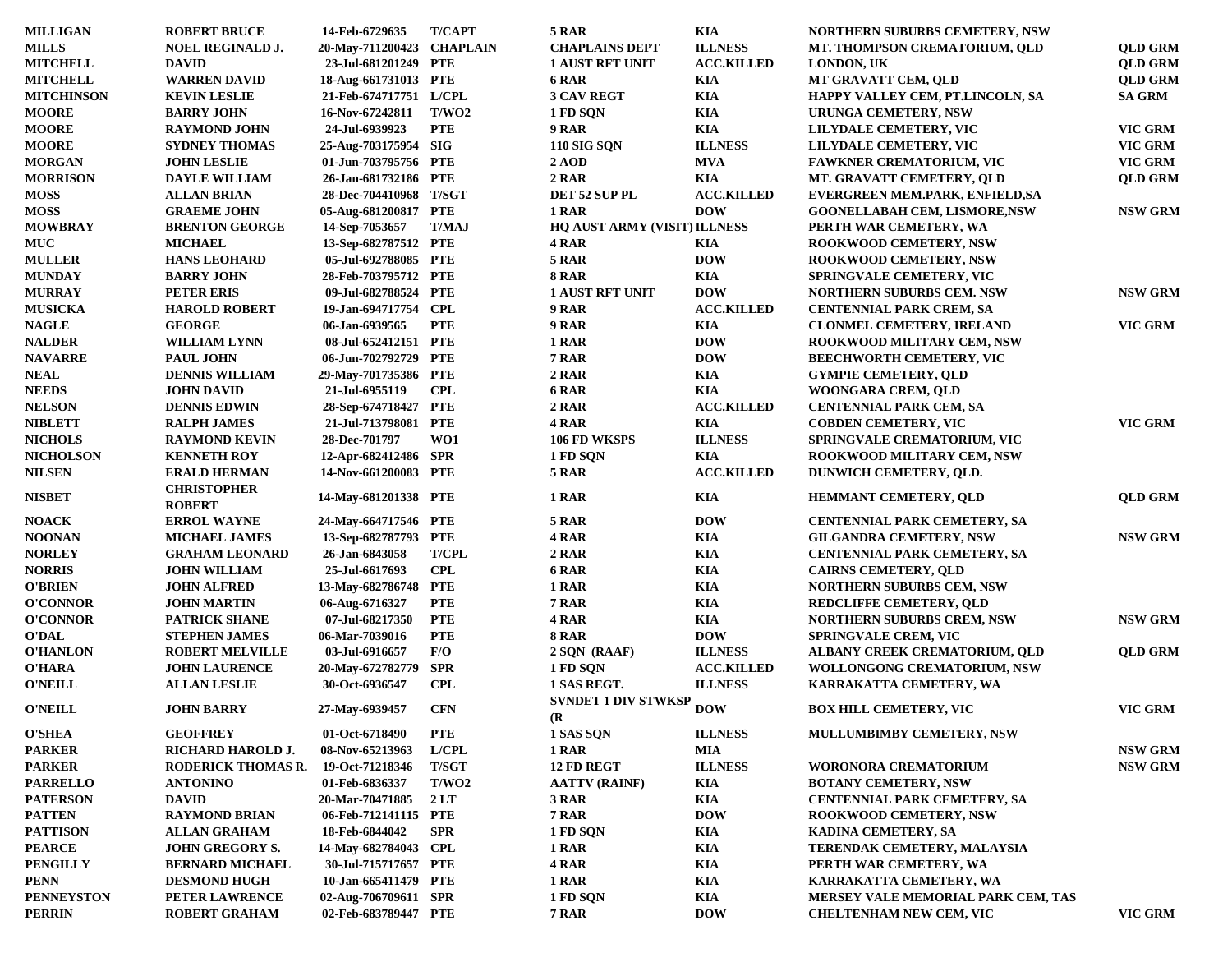| <b>PESONEN</b>                 | TIMO ESKA A.                         | 28-Feb-707154                         | <b>PTE</b>           | <b>8 RAR</b>                      | <b>KIA</b>        | SUNSET LAWN CEM, MT.ISA, QLD           | <b>QLD GRM</b>           |
|--------------------------------|--------------------------------------|---------------------------------------|----------------------|-----------------------------------|-------------------|----------------------------------------|--------------------------|
| <b>PETERSEN</b>                | <b>BROR OLA</b>                      | 10-Jan-665411305 PTE                  |                      | 1 RAR                             | <b>KIA</b>        | KARRAKATTA CEMETERY, WA                |                          |
| <b>PETERSEN</b>                | <b>VICTOR NEILS</b>                  | 16-Feb-691733375 PTE                  |                      | 4 RAR                             | <b>KIA</b>        | PINNAROO CEMETERY, QLD                 | <b>QLD GRM</b>           |
| <b>PETITH</b>                  | <b>TREVOR GRAHAM</b>                 | 21-May-69A319010 AIRCRAFTMAN          |                      | 2 SQN (RAAF)                      | <b>KIA</b>        | WESTERN SUBURBS LAWN CEM, VIC          | <b>VIC GRM</b>           |
| <b>PETTIT</b>                  | <b>JOHN GORDON</b>                   | 04-Apr-7013824                        | WO <sub>2</sub>      | <b>AATTV (RAINF)</b>              | <b>KIA</b>        | <b>MT. THOMPSON CREM, QLD</b>          |                          |
| <b>PETTIT</b>                  | <b>LESLIE JAMES</b>                  | 04-Jul-69217961                       | <b>PTE</b>           | <b>5 RAR</b>                      | <b>KIA</b>        | <b>LIVERPOOL CEMETERY, NSW</b>         |                          |
| <b>PETTITT</b>                 | <b>NOEL CHARLES</b>                  | 27-Nov-673790094 PTE                  |                      | 2 RAR                             | <b>DOW</b>        | <b>MERBEIN CEMETERY, VIC</b>           |                          |
| <b>PHILLIPS</b>                | <b>O'BRIEN CEDRIC</b>                | 21-Aug-68R56859                       | <b>PETTY OFFICER</b> | <b>HELICOPTER FLIGHT</b><br>(RAN) | <b>KIA</b>        | KARRAKATTA CEMETERY, WA                |                          |
| <b>PHILLIPS</b>                | <b>REGINALD ARTHUR</b>               | 18-Jan-694719545 PTE                  |                      | 9 RAR                             | <b>DOW</b>        | MURRAY BRIDGE CEMETERY, SA             |                          |
| <b>PHILLIPS</b>                | <b>THOMAS DUDLEY</b>                 | 20-Mar-6642352                        | T/WO2                | <b>AATTV (RAAC)</b>               | <b>KIA</b>        | TERENDAK CEMETERY, MALAYSIA            |                          |
| <b>PIKE</b>                    | <b>GEOFFREY ANTHONY</b>              | 04-Apr-69218421                       | <b>PTE</b>           | 5 RAR                             | <b>KIA</b>        | <b>NORTHERN SUBURBS CEM, NSW</b>       |                          |
| <b>PLAIN</b>                   | <b>DOUGLAS BRIAN</b>                 | 01-Mar-683789448 PTE                  |                      | <b>HQ 1ATF (RAINF)</b>            | <b>MVA</b>        | SPRINGVALE CREMATORIUM, VIC            | VIC GRM                  |
| <b>PLANE</b>                   | <b>BRUCE JAMES</b>                   | 20-Jan-694719981 PTE                  |                      | 9 RAR                             | <b>KIA</b>        | <b>ARDROSSAN CEMETERY, SA</b>          |                          |
| <b>POLGLASE</b>                | <b>GARRY ROBERT</b>                  | 13-Apr-6838763                        | <b>PTE</b>           | 3 RAR                             | <b>ACC.KILLED</b> | <b>SPRINGVALE CEMETERY, VIC</b>        | VIC GRM                  |
| <b>POMROY</b>                  | <b>VICTOR IAN</b>                    | 12-Feb-673786644                      | TPR                  | <b>3 CAV REGT</b>                 | <b>KIA</b>        | SPRINGVALE CREMATORIUM, VIC            |                          |
| <b>POOLE</b>                   | <b>MICHAEL DAMIEN</b>                | 21-Feb-67342916                       | <b>PTE</b>           | 5 RAR                             | <b>KIA</b>        | <b>DROMANA CEMETERY, VIC</b>           |                          |
| <b>POTHOF</b>                  | <b>ROBIN CHRISTIAN</b>               | 26-Apr-70235354                       | <b>LT</b>            | 7 RAR                             | <b>KIA</b>        | <b>CANBERRA CEMETERY, ACT</b>          |                          |
| <b>POULSON</b>                 | <b>DARYL</b>                         | 03-Apr-703795605 PTE                  |                      | 8 RAR                             | KIA               | SPRINGVALE CREMATORIUM, VIC            |                          |
| <b>POWER</b>                   | <b>ROBERT EDWARD</b>                 | 08-Mar-702790170 L/CPL                |                      | 6 RAR                             | KIA               | <b>ROOKWOOD CREMATORIUM, NSW</b>       | <b>NSW GRM</b>           |
| <b>POWTER</b>                  | <b>DOUGLAS ROY J.</b>                | 07-Feb-672782783 PTE                  |                      | 6 RAR                             | <b>DOW</b>        | <b>PARKES CEMETERY, NSW</b>            |                          |
| <b>PRACY</b>                   | <b>NOEL ARTHUR</b>                   | 18-Nov-66216044                       | <b>PTE</b>           | 5 RAR                             | <b>ILLNESS</b>    | PINE GROVE MEMORIAL PARK, NSW          | <b>NSW GRM</b>           |
| <b>PRIOR</b>                   | <b>KEVIN JOHN</b>                    | 02-Oct-691734329 PTE                  |                      | 9 RAR                             | <b>KIA</b>        | ROCKHAMPTON CREM, QLD                  |                          |
| <b>PROWSE</b>                  | <b>LESLIE</b>                        | 25-Jul-6618409                        | <b>SPR</b>           | 1 FD SQN                          | <b>DOW</b>        | MT. THOMPSON CREMATORIUM, OLD          |                          |
| <b>PURCELL</b>                 | <b>ANTHONY THOMAS</b>                | 25-Jul-663787580 PTE                  |                      | 6 RAR                             | <b>KIA</b>        | <b>MANSFIELD CEMETERY, VIC</b>         | VIC GRM                  |
| <b>QUIGLEY</b>                 | <b>ANTHONY VINCENT</b>               | 05-Nov-684719160 L/CPL                |                      | 3 RAR                             | <b>KIA</b>        | <b>CENTENNIAL PARK CEMETERY, SA</b>    |                          |
| <b>RADOMI</b>                  | <b>STANLEY EDWIN</b>                 | 28-Sep-6743573                        | <b>PTE</b>           | 2 RAR                             | <b>ACC.KILLED</b> |                                        |                          |
|                                | <b>FRANCIS LINDSAY</b>               |                                       | T/WO2                | <b>AATTV (RAINF)</b>              | <b>ILLNESS</b>    | <b>CENTENNIAL PARK CREMATORIUM,SA</b>  |                          |
| <b>RAFFEN</b><br><b>RAMSAY</b> |                                      | 07-Aug-704186<br>31-Jan-691733037 PTE |                      | 4 RAR                             | <b>KIA</b>        | <b>CENTENNIAL PARK CREMATORIUM, SA</b> | SA GRM<br><b>QLD GRM</b> |
| <b>RANDS</b>                   | <b>JOSEPH STEVEN</b>                 | 12-Dec-682787069 L/CPL                |                      | 1 RAR                             | <b>KIA</b>        | <b>HEMMANT CEMETERY, QLD</b>           |                          |
|                                | <b>JOHN MILTON</b>                   |                                       |                      |                                   |                   | <b>TEMORA CEMETERY, NSW</b>            |                          |
| <b>RAPP</b>                    | <b>JOHN ROBERT</b>                   | 20-Mar-681201087 PTE                  |                      | 3 RAR                             | <b>KIA</b>        | <b>ROOKWOOD CREMATORIUM, NSW</b>       | <b>NSW GRM</b>           |
| <b>REIDY</b>                   | <b>PAUL FRANCIS</b>                  | 25-May-693793403 PTE                  |                      | 9 RAR                             | <b>KIA</b>        | WHITE HILLS CEMETERY, VIC              |                          |
| <b>REMELJEJ</b>                | <b>ALEXANDER</b>                     | 11-Apr-694719818 PTE                  |                      | 5 RAR                             | KIA               | <b>CENTENNIAL PARK CEMETERY, SA</b>    |                          |
| <b>RENNIE</b>                  | <b>BRIAN</b>                         | 07-Sep-69312641                       | <b>PTE</b>           | 9 RAR                             | <b>DOW</b>        | <b>FAWKNER CEMETERY, VIC</b>           | VIC GRM                  |
| <b>RENSHAW</b>                 | <b>TERRENCE JAMES</b>                | 30-May-673788172 SPR                  |                      | 1 FD SQN                          | <b>ACC.KILLED</b> | WANGARATTA CEMETERY, VIC               |                          |
| <b>RHODES</b>                  | <b>MAXWELL LACHLAN</b>               | 19-Sep-712796378 PTE                  |                      | 4 RAR                             | KIA               | <b>WOLLONGONG CREM, NSW</b>            | <b>NSW GRM</b>           |
| <b>RICH</b>                    | <b>ADRIAN WILLIAM</b>                | 17-Feb-6738728                        | <b>PTE</b>           | 6 RAR                             | <b>DOW</b>        | <b>HAZELWOOD CEMETERY, VIC</b>         |                          |
| <b>RICHARDSON</b>              | <b>NEIL THOMAS</b>                   | 27-Aug-70218697                       | L/ CPL               | 7 RAR                             | <b>KIA</b>        | <b>NORTHERN SUBURBS CREM, NSW</b>      | <b>NSW GRM</b>           |
| <b>RICHTER</b>                 | PHILIP MACKAY                        | 28-Feb-703796110 PTE                  |                      | 8 RAR                             | <b>KIA</b>        | CANBERRA CEMETERY, ACT                 |                          |
| <b>RILEY</b>                   | <b>WAYNE MAURICE</b>                 | 17-Feb-675411599 PTE                  |                      | 6 RAR                             | <b>DOW</b>        | KARRAKATTA CEMETERY, WA                |                          |
| <b>RINKIN</b>                  | <b>KERRY PATRICK</b>                 | 07-Apr-67217479                       | 2LT                  | 5 RAR                             | <b>DOW</b>        | DAWSON (TAREE) CEMETERY, NSW           |                          |
| <b>RIVETT</b>                  | <b>HEREMY CLIVE</b>                  | 27-Nov-674410710 PTE                  |                      | 2 RAR                             | <b>KIA</b>        | <b>MURRAY BRIDGE CEMETERY, SA</b>      |                          |
| <b>ROBERTSON</b>               | <b>ARTHUR JAMES</b>                  | 05-Dec-672411510 T/WO2                |                      | <b>AATTV (RAINF)</b>              | <b>ILLNESS</b>    | <b>FRENCHS FOREST CEMETERY, NSW</b>    |                          |
| <b>ROBERTSON</b>               | <b>MICHAEL ROBERT</b>                | 24-Dec-693793978 PTE                  |                      | HQ 1 ALSG                         | <b>ACC.KILLED</b> | LILYDALE CEMETERY, VIC                 |                          |
| <b>ROGERS</b>                  | <b>JOHN</b>                          | 10-Feb-684718449                      | PTE                  | 2 RAR                             | <b>KIA</b>        | CARINYA GDNS, MT.GAMBIER, SA           | <b>SA GRM</b>            |
| <b>ROONEY</b>                  | <b>KERRY MICHAEL</b>                 | 17-Feb-6715561                        | L/ CPL               | <b>6 RAR</b>                      | <b>KIA</b>        | PINNAROO CEMETERY, QLD                 | <b>QLD GRM</b>           |
| <b>ROOST</b>                   | <b>CHRISTOPHER</b><br><b>WILLIAM</b> | 22-Dec-685715153 PTE                  |                      | 4 RAR                             | KIA               | KARRAKATTA CEMETERY, WA                |                          |
| <b>ROSS</b>                    | <b>GRANT STUART</b>                  | 09-Feb-7117101                        | <b>CAPT</b>          | <b>HQ AFV</b>                     | <b>ACC.KILLED</b> | MT. THOMPSON CREMATORIUM, QLD          | <b>QLD GRM</b>           |
| <b>ROSS</b>                    | <b>THOMAS</b>                        | 12-Oct-65212612                       | L/CPL                | 1 RAR                             | KIA               | TERENDAK CEMETERY, MALAYSIA            |                          |
| <b>RUDDY</b>                   | <b>JAMES</b>                         | 30-May-67214360                       | <b>T/SGT</b>         | DET 55 ADV ENGR SS<br>(AFV)       | <b>ILLNESS</b>    | <b>BERESFIELD CREMATORIUM, NSW</b>     |                          |
| <b>RUDUSS</b>                  | <b>ARTHUR</b>                        | 12-Jun-663410295 PTE                  |                      | <b>HQ 1 ATF (RAINF)</b>           | <b>DOW</b>        | TERENDAK CEMETERY, MALAYSIA            |                          |
| <b>SALVERON</b>                | <b>DOUGLAS JAVING</b>                | 18-Aug-661731040 PTE                  |                      | 6 RAR                             | KIA               | MT. GRAVATT CEMETERY, QLD              | <b>QLD GRM</b>           |
| <b>SALZMANN</b>                | <b>RONALD WAYNE</b>                  | 14-Apr-711732899 L/CPL                |                      | 3 RAR                             | <b>INJURIES</b>   | <b>BUNDABERRY CEMETERY, QLD</b>        |                          |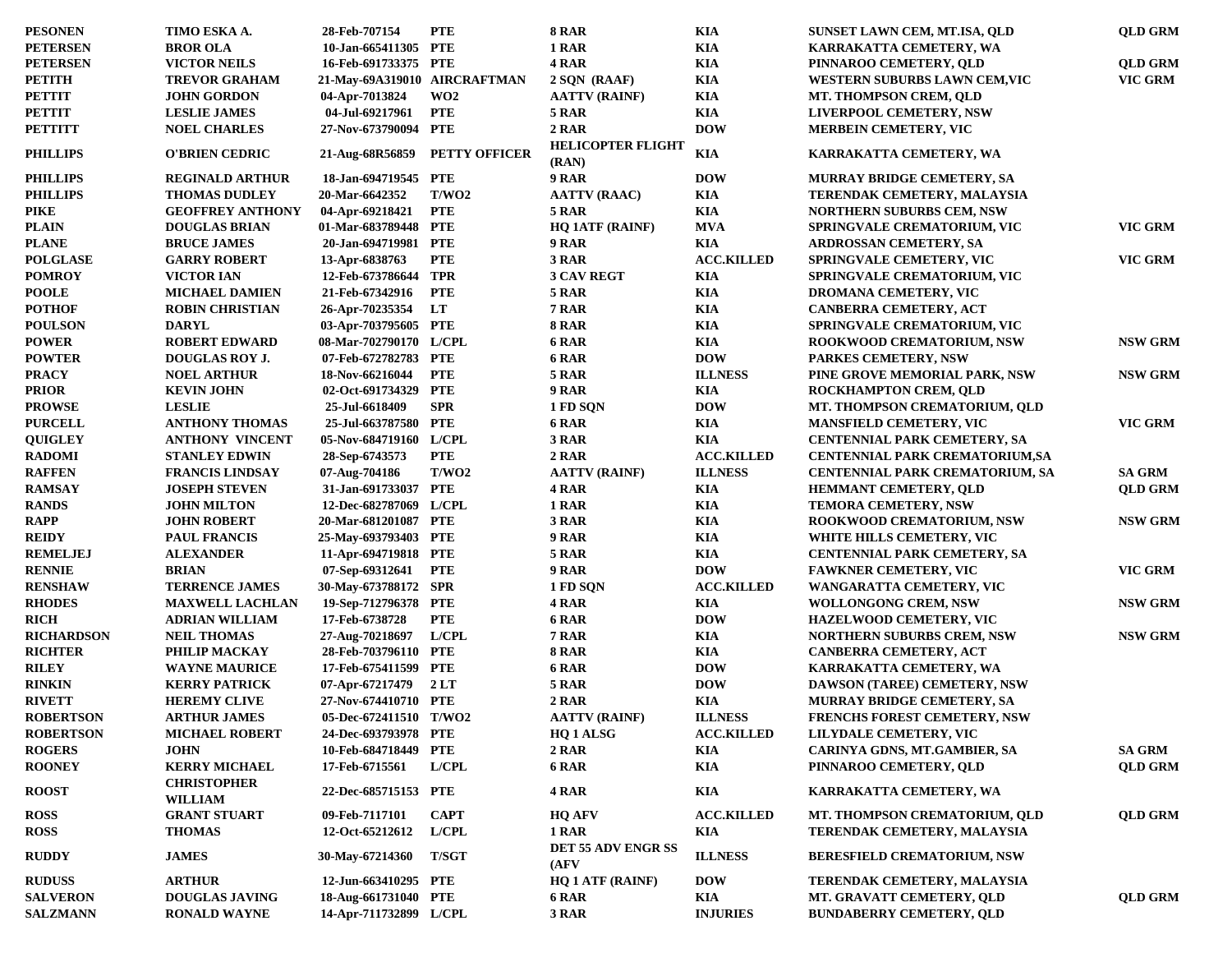| <b>SANDOW</b>      | <b>RICHARD WAYNE</b>                  | 21-Feb-6743496         | <b>PTE</b>            | 5 RAR                    | KIA               | ALBANY CREEK CREMATORIUM, QLD           |                |
|--------------------|---------------------------------------|------------------------|-----------------------|--------------------------|-------------------|-----------------------------------------|----------------|
| <b>SAWTELL</b>     | <b>CHRISTOPHER JAMES</b>              | 13-May-68216970        | <b>GNR</b>            | 12 FD REGT               | <b>KIA</b>        | <b>NORTHERN SUBURBS CREM, NSW</b>       |                |
| <b>SCALES</b>      | <b>GRANTLEY JAMES</b>                 | 05-Mar-694719367 PTE   |                       | 9 RAR                    | <b>ACC.KILLED</b> | <b>CENTENNIAL PARK CEMETERY, SA</b>     |                |
|                    | <b>MARTINUS JACOBUS</b>               |                        |                       |                          |                   |                                         |                |
| <b>SCHUIT</b>      | М.                                    | 22-Oct-704720852 SPR   |                       | 17 CONST SON             | <b>INJURIES</b>   | <b>CENTENNIAL PARK CEMETERY, SA</b>     | SA GRM         |
| <b>SCOTT</b>       | <b>IAN JAMES</b>                      | 13-May-683791583 GRN   |                       | 12 FD REGT               | KIA               | <b>CAMPERDOWN CEMETERY, VIC</b>         |                |
| <b>SCOTT</b>       | <b>IAN NEIL</b>                       | 14-Jun-701735424 SPR   |                       | 1 FD SQN                 | KIA               | MT. THOMPSON CREMATORIUM, QLD           | <b>OLD GRM</b> |
| <b>SCOTT</b>       | <b>RONALD ALLAN</b>                   | 10-Sep-65213006        | WO <sub>2</sub>       | <b>AATTV (RAINF)</b>     | <b>DOW</b>        | ROOKWOOD MILITARY CEMETERY, NSW         |                |
| <b>SCOTT</b>       | <b>TERENCE RONALD</b>                 | 18-Oct-7138649         | <b>PTE</b>            | <b>7 RAR</b>             | <b>ILLNESS</b>    | <b>SPRINGVALE CREMATORIUM, VIC</b>      |                |
| <b>SEILER</b>      | <b>RONALD</b>                         | 16-Dec-67212909        | T/WO2                 | <b>AATTV (RAINF)</b>     | <b>KIA</b>        | ROOKWOOD MILITARY CEMETERY, NSW         |                |
| <b>SEIPEL</b>      | <b>RAYMOND DOUGLAS</b>                | 07-Feb-6615985         | <b>CPL</b>            | 1 RAR                    | <b>KIA</b>        | MT. THOMPSON CREMATORIUM, QLD           |                |
| <b>SHARP</b>       | <b>GORDON CAMERON</b>                 | 18-Aug-662781465 2 LT  |                       | 6 RAR                    | KIA               | EVERGREEN MEM PK, TAMWORTH, NSW         | <b>NSW GRM</b> |
| <b>SHAW</b>        | <b>KEITH CHARLES</b>                  | 08-Oct-6855358         | <b>PTE</b>            | 4 RAR                    | KIA               | KARRAKATTA CEMETERY, WA                 |                |
| <b>SHEPPARD</b>    | <b>LAWRENCE RODNEY</b>                | 13-May-683790506 PTE   |                       | 1 RAR                    | KIA               | <b>SPRINGVALE CEMETERY, VIC</b>         | <b>VIC GRM</b> |
| <b>SHERIFF</b>     | <b>PETER JAMES</b>                    | 08-Jan-71A119739 LAC   |                       | 9 SQN (RAAF)             | <b>ACC.KILLED</b> | <b>TOOWOOMBA CEMETERY, QLD</b>          |                |
|                    |                                       |                        |                       | <b>HELICOPTER FLIGHT</b> |                   |                                         |                |
| <b>SHIPP</b>       | <b>NOEL ERVIN</b>                     | 31-May-69R59629        | <b>LEADING AIRMAN</b> | (RAN)                    | KIA               | <b>FRENCHS FOREST CEMETERY, NSW</b>     |                |
| <b>SIGGERS</b>     | <b>ANTHONY PETER</b>                  | 21-Aug-67216455        | T/WO2                 | <b>AATTV (RAINF)</b>     | <b>ACC.KILLED</b> | <b>NORTHERN SUBURBS CREM. NSW</b>       |                |
| <b>SIMPSON</b>     | <b>THOMAS</b>                         | 09-Dec-6536205         | <b>GNR</b>            | <b>105 FD BTY</b>        | <b>ILLNESS</b>    | TERENDAK CEMETERY, MALAYSIA             |                |
| <b>SLATER</b>      | <b>HAROLD LESLIE</b>                  | 17-Mar-712974          | <b>MAJOR</b>          | <b>PROVOST CORPS</b>     | <b>ILLNESS</b>    | MT GRAVATT CEMETERY, QLD                |                |
| <b>SLATTERY</b>    | <b>JOHN MICHAEL</b>                   | 08-Oct-682787079 PTE   |                       | 1 RAR                    | KIA               | WAGGA WAGGA CEMETERY, NSW               | <b>NSW GRM</b> |
| <b>SMILLIE</b>     | <b>RONALD GEORGE</b>                  | 23-Jul-6939281         | <b>SPR</b>            | 1 FD SQN                 | KIA               | <b>ALBURY CEMETERY, NSW</b>             |                |
| <b>SMITH</b>       | <b>BARON FREDRICK</b>                 | 11-Aug-693793566 PTE   |                       | 5 RAR                    | <b>DOW</b>        | CANBERRA CEMETERY, ACT                  |                |
| <b>SMITH</b>       | <b>BERNARD LYLE</b>                   | 09-Mar-6942252         | <b>SGT</b>            | 5 RAR                    | KIA               | <b>WALLAROO CEMETERY, SA</b>            |                |
| <b>SMITH</b>       | <b>FRANCIS JOHN</b>                   | 21-Sep-6537003         | <b>T/CPL</b>          | 1 RAR                    | KIA               | TERENDAK CEMETERY, MALAYSIA             |                |
| <b>SMITH</b>       | <b>JOHN</b>                           | 23-Jul-693794831 SPR   |                       | 1 FD SQN                 | KIA               | <b>SPRINGVALE CREMATORIUM, VIC</b>      |                |
| <b>SMITH</b>       | <b>NOEL ALAN</b>                      | 28-Mar-713797613 T/CPL |                       | 21 ENG SUP TP            | <b>BURNS</b>      | SPRINGVALE CREMATORIUM, VIC             |                |
| <b>SMITH</b>       | <b>PAUL LESLIE</b>                    | 05-Jul-69135494        | L/ CPL                | 5 RAR                    | <b>DOW</b>        | MT. BASSETT LAWN CEM, QLD               | <b>QLD GRM</b> |
| <b>SMITH</b>       | PETER CHARLES                         | 19-Jan-692788912 PTE   |                       | 9 RAR                    | KIA               | <b>ROOKWOOD CREMATORIUM, NSW</b>        |                |
| <b>SMITH</b>       | <b>ROBERT STANLEY</b>                 | 30-Sep-6714209         | WO2                   | 2 RAR                    | <b>ILLNESS</b>    | ALBANY CREEK CREMATORUM, QLD            | <b>QLD GRM</b> |
| <b>SMITH</b>       | <b>RONALD KEITH</b>                   | 03-Apr-702257880 PTE   |                       | <b>7 RAR</b>             | KIA               | <b>ROOKWOOD CEMETERY, NSW</b>           |                |
| <b>SORRENSEN</b>   | <b>GORDON DENNIS</b>                  | 30-Jun-692790417 PTE   |                       | 9 RAR                    | KIA               | <b>GYMPIE CEMETERY, QLD</b>             |                |
| <b>SPRIGG</b>      | <b>RODERICK JAMES</b>                 | 21-Jul-715718122 PTE   |                       | 4 RAR                    | <b>KIA</b>        | <b>MUKINBUDIN CEMETERY, WA</b>          |                |
| <b>STAHL</b>       | <b>DONALD MATTHEW</b>                 | 29-Oct-68NX164568CPL   |                       | <b>RAE</b>               | <b>UNKNOWN</b>    | <b>FOREST LAWN CEM, LEPPINGTON, NSW</b> | <b>NSW GRM</b> |
| <b>STANCZYK</b>    | <b>HENRY JAN</b>                      | 30-Apr-7044679         | <b>PTE</b>            | <b>7 RAR</b>             | KIA               | <b>CENTENNIAL PARK CEMETEYR, SA</b>     |                |
| <b>STANFORD</b>    | <b>GREGORY IAN</b>                    | 18-Dec-692790070 L/CPL |                       | 6 RAR                    | KIA               | <b>FOREST LAWN CEM, LEPPINGTON, NSW</b> |                |
| <b>STEEN</b>       | <b>DAVID JOHN</b>                     | 18-Feb-684719232 SPR   |                       | 1 FD SQN                 | <b>KIA</b>        | PENOLA NEW CEMETERY, SA                 |                |
| <b>STEVENS</b>     | <b>JOHN GEORGE</b>                    | 23-Jan-70313122        | <b>PTE</b>            | 5 RAR                    | <b>ACC.KILLED</b> | CANBERRA CEMETERY, ACT                  |                |
| <b>STONE</b>       |                                       |                        | T/WO2                 |                          |                   |                                         |                |
|                    | <b>JOHN MAXWELL</b><br><b>MICHAEL</b> | 19-Apr-6753326         |                       | <b>AATTV (RAINF)</b>     | KIA               | KARRAKATTA CEMETERY, WA                 |                |
| <b>SUKMANOWSKY</b> |                                       | 21-Sep-684719573 PTE   |                       | <b>1 AUST RFT UNIT</b>   | <b>ACC.KILLED</b> | <b>CENTENNIAL PARK CEMETERY, SA</b>     |                |
| <b>SULLIVAN</b>    | <b>PAUL CHARLES</b>                   | 27-Dec-663786696 PTE   |                       | 5 RAR                    | KIA               | <b>ASHES SCATTERED</b>                  | VIC GRM        |
| <b>SUTER</b>       | <b>THOMAS</b>                         | 27-Feb-6617665         | L/CH                  | 1 RAR                    | <b>ACC.KILLED</b> | MT. GRAVATT LAWN CEM, QLD               | <b>QLD GRM</b> |
| <b>SUTTOR</b>      | <b>HENRY EDWARD</b>                   | 16-Nov-69218006        | <b>T/CPL</b>          | <b>5 RAR</b>             | KIA               | CANOBOLAS CREM, ORANGE, NSW             |                |
| <b>SWANTON</b>     | <b>RONALD JAMES</b>                   | 13-Nov-6513841         | T/WO2                 | <b>AATTV (RAINF)</b>     | $\mathbf{KIA}$    | MT.THOMPSON CREMATORIUM, QLD            |                |
| <b>SWEETNAM</b>    | <b>JOHN ROBERT</b>                    | 09-Jun-66215958        | PTE                   | <b>5 RAR</b>             | <b>DOW</b>        | <b>WORONORA CREM, NSW</b>               |                |
| <b>SYKES</b>       | <b>ARNOLD</b>                         | 19-Jan-6955431         | <b>PTE</b>            | 9 RAR                    | KIA               | <b>BUNBURY CEMETERY, WA</b>             |                |
| <b>TALBOT</b>      | <b>ALAN</b>                           | 01-Feb-713797623 PTE   |                       | <b>7 RAR</b>             | KIA               | <b>FAWKNER CEMETERY, VIC</b>            |                |
| <b>TAYLOR</b>      | <b>LEONARD ALEXANDER</b>              | 08-Feb-683787987 2LT   |                       | 3 RAR                    | KIA               | <b>BOX HILL CEMETEYR, VIC</b>           |                |
| TEBB               | <b>PETER</b>                          | 12-Jun-711203166 PTE   |                       | <b>HQ 1 ATF (RAINF)</b>  | KIA               | <b>ST GEORGE CEMETERY, QLD</b>          | <b>QLD GRM</b> |
| <b>TEELING</b>     | <b>WAYNE EDWARD</b>                   | 06-Jun-692790880 PTE   |                       | <b>5 RAR</b>             | KIA               | <b>BOTANY CEMETERY, NSW</b>             |                |
| <b>THOMAS</b>      | <b>DAVID JOHN</b>                     | 18-Aug-6638712         | PTE                   | 6 RAR                    | KIA               | KANGAROO FLAT CEMETERY, VIC             |                |
| <b>THOMAS</b>      | <b>WILLIAM MALCOLM</b>                | 26-May-684718911 PTE   |                       | 3 RAR                    | KIA               | <b>CENTENNIAL PARK CEMETERY, SA</b>     |                |
| <b>THOMPSON</b>    | <b>BARRY JOHN</b>                     | 01-Feb-702789920 PTE   |                       | <b>5 RAR</b>             | <b>ACC.KILLED</b> | <b>GUNNING CEMETERY, NSW</b>            |                |
| <b>THOMPSON</b>    | <b>DONALD LESLIE</b>                  | 02-Aug-701202729 PTE   |                       | <b>2 RAR</b>             | KIA               | MT. BASSETT CEMETERY, QLD               |                |
| <b>THOMSON</b>     | <b>IAN JAMES</b>                      | 19-Oct-682786038 PTE   |                       | 3 RAR                    | KIA               | THIRLMERE CEMETERY, NSW                 |                |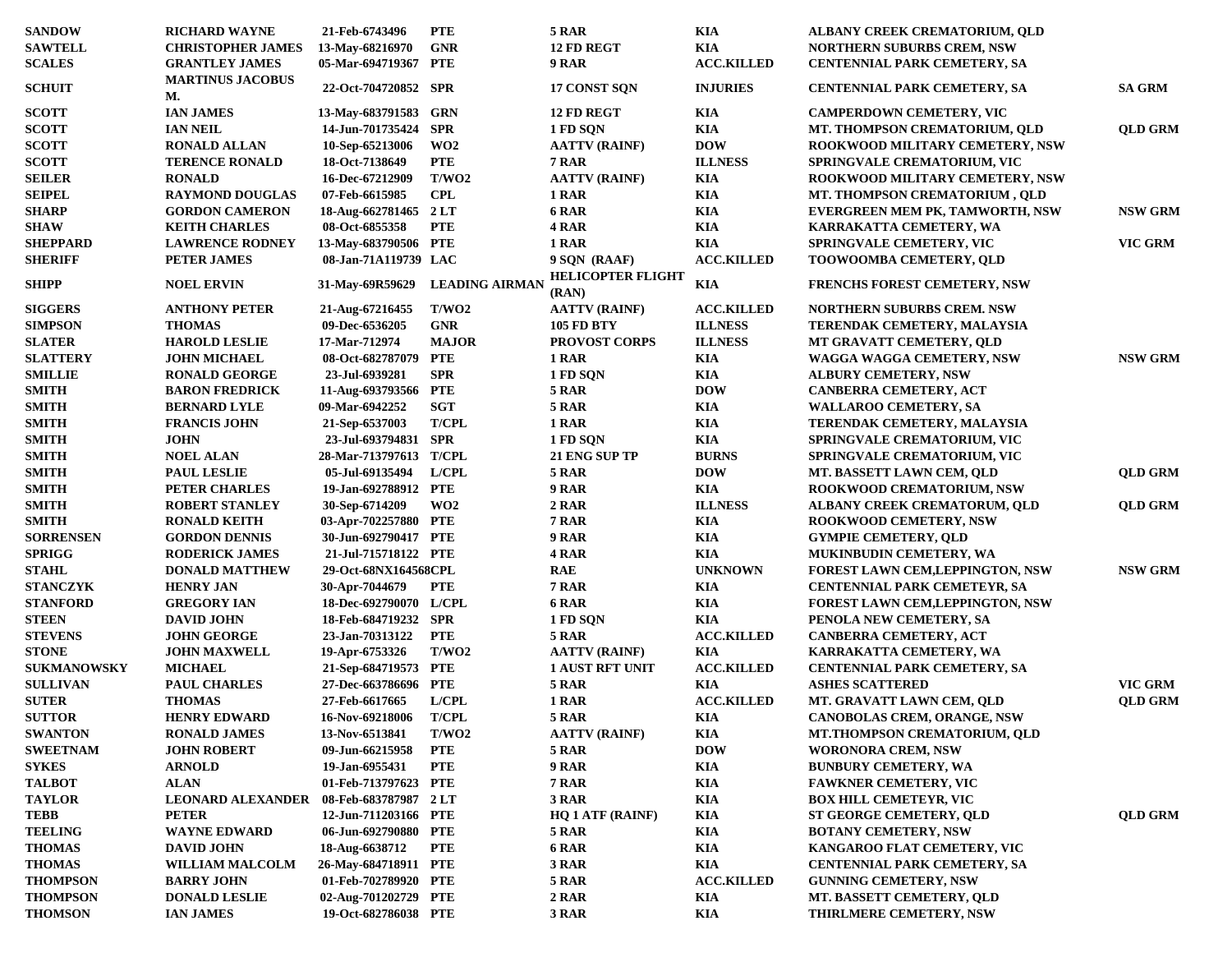| <b>TINKHAM</b>       | <b>JOHN RICHARD</b>                     | 20-Oct-683791207 PTE   |                     | 4 RAR                                 | KIA               | <b>SPRINGVALE CEMETERY, VIC</b>       | VIC GRM                  |
|----------------------|-----------------------------------------|------------------------|---------------------|---------------------------------------|-------------------|---------------------------------------|--------------------------|
| <b>TOBIN</b>         | <b>VINCENT JOHN</b>                     | 22-Mar-6855251         | <b>SPR</b>          | 1 FD SQN                              | KIA               | KARRAKATTA CEMETERY, WA               |                          |
| <b>TOGNOLINI</b>     | <b>MICHAEL PETER</b>                    | 20-Apr-70218453        | <b>TPR</b>          | <b>3 CAV REGT</b>                     | <b>DOW</b>        | <b>ROOKWOOD CEMETERY, NSW</b>         | $\operatorname{NSW}$ GRM |
| <b>TOMAS</b>         | <b>MARIAN</b>                           | 08-Jul-665713739 L/CPL |                     | <b>5 RAR</b>                          | <b>ACC.KILLED</b> | NANNUP CEMETERY, WA                   |                          |
| <b>TOPP</b>          | <b>FRANCIS BRETT</b>                    | 18-Aug-661200265 PTE   |                     | 6 RAR                                 | KIA               | <b>HEILDON CEMETERY, QLD</b>          |                          |
| <b>TOWLER</b>        | <b>MICHAEL</b>                          | 12-Jun-712792254 PTE   |                     | <b>HQ 1 ATF (RAINF)</b>               | KIA               | <b>ROOKWOOD CREMATORIUM, NSW</b>      |                          |
| <b>TREGEAR</b>       | <b>BARRY</b>                            | 05-Nov-672412508 GNR   |                     | <b>4 FD REGT</b>                      | KIA               | ROOKWOOD MILITARY CEMETERY, NSW       |                          |
| <b>TRIMBLE</b>       | <b>BEVAN MAXWELL</b>                    | 13-May-683791291 PTE   |                     | 1 RAR                                 | KIA               | <b>BENDIGO CEMETERY, VIC</b>          | VIC GRM                  |
| <b>TROY</b>          | <b>KEVIN JOHN</b>                       | 23-Nov-6922696         | WO2                 | <b>AATTV (RAINF)</b>                  | <b>ILLNESS</b>    | <b>LISMORE CEMETERY, QLD</b>          | $\operatorname{NSW}$ GRM |
| <b>TRZENCINSKI</b>   | <b>PAUL ZIGMUND</b>                     | 27-Jan-68216115        | <b>PTE</b>          | 7 RAR                                 | <b>ACC.KILLED</b> | ROOKWOOD MILITARY CEMETERY, NSW       |                          |
| <b>TULLY</b>         | <b>DESMOND JOHN</b>                     | 29-May-702792375 PTE   |                     | 2 RAR                                 | KIA               | <b>LISMORE CREMATORIUM, NSW</b>       |                          |
| <b>TURNER</b>        | <b>THOMOTHY CHARLES</b>                 | 15-Jun-694720253 PTE   |                     | 5 RAR                                 | <b>DOW</b>        | KINGSCOTE (KANGAROO IS)CEM, SA        |                          |
| <b>TWEEDIE</b>       | <b>GEOFFREY LAWRENCE</b>                | 28-Jan-673787416 PTE   |                     | 6 RAR                                 | <b>ACC.KILLED</b> | <b>SPRINGVALE CEMETERY, VIC</b>       | <b>VIC GRM</b>           |
| <b>TWOMEY</b>        | <b>JOHN WARREN</b>                      | 20-Sep-671200750 SGT   |                     | 2 RAR                                 | <b>DOW</b>        | PINNAROO CEMETERY, QLD                | <b>QLD GRM</b>           |
| <b>VAN RIJSEWIJK</b> | PAUL RICHARD P.                         | 19-Oct-685715180 L/CPL |                     | 3 RAR                                 | <b>KIA</b>        | KARRAKATTA CEMETERY, WA               |                          |
| <b>VAN VALEN</b>     | <b>ARIE</b>                             | 29-Jun-6554320         | <b>PTE</b>          | 1 RAR                                 | <b>INJURIES</b>   | KARRAKATTA CEMETERY, WA               | WA GRM                   |
| <b>VICKERS</b>       | <b>PATRICK JOHN</b>                     | 22-Feb-681622          | <b>LT COMMANDER</b> | <b>HELICOPTER FLIGHT</b>              | <b>DOW</b>        | <b>EVEREST CEMETERY, BUDERIM, QLD</b> | <b>QLD GRM</b>           |
|                      |                                         |                        |                     | (RAN)                                 |                   |                                       |                          |
| <b>VOYZEY</b>        | <b>DOUGLAS JAMES</b>                    | 14-Dec-692137680 TPR   |                     | <b>3 CAV REGT</b>                     | KIA               | EVERGREEN MEM. PK. TAMWORTH,NSW       | <b>NSW GRM</b>           |
| <b>WAGSTAFF</b>      | <b>VICTOR NEIL</b>                      | 29-Jan-70312756        | <b>PTE</b>          | <b>8 RAR</b>                          | KIA               | <b>MARYBOROUGH CEMETERY, VIC</b>      |                          |
| <b>WALDOCK</b>       | <b>DAVID JOHN</b>                       | 26-Jun-7058625         | <b>SGT</b>          | 24 CONST SQN                          | <b>ILLNESS</b>    | <b>UNKNOWN</b>                        | <b>SA GRM</b>            |
| <b>WALES</b>         | <b>MAXWELL RAY</b>                      | 18-Aug-66216559        | <b>PTE</b>          | 6 RAR                                 | KIA               | <b>MOREE CEMETERY, NSW</b>            |                          |
| <b>WALKER</b>        | <b>BRIEN GEOFFREY</b>                   | 09-Mar-695411605 2LT   |                     | 5 RAR                                 | <b>ACC.KILLED</b> | KARRAKATTA CREM, WA                   | <b>NSW GRM</b>           |
| <b>WALLIS</b>        | <b>ALAN JOHN</b>                        | 16-May-682787255 PTE   |                     | 1 RAR                                 | KIA               | <b>SANDGATE CEMETERY, NSW</b>         |                          |
| <b>WALLIS</b>        | DAVID ANTHONY B.                        | 17-Mar-723794885 SIG   |                     | <b>CORPS OF SIGNALS</b>               | <b>ILLNESS</b>    | ELTHAM CEMETERY, VIC                  | VIC GRM                  |
| WALSH, MM            | <b>BRIAN</b>                            | 27-Jun-69214468        | T/WO2               | <b>AATTV (RAINF)</b>                  | KIA               | ROOKWOOD CREMATORIUM.NSW              |                          |
| <b>WARBURTON</b>     | <b>GRAHAM FRANCIS A.</b>                | 01-Oct-663786978 PTE   |                     | 5 RAR                                 | KIA               | WARRNAMBOOL CEMETERY, VIC             |                          |
| <b>WARING</b>        | <b>ANTHONY EDWARD L.</b>                | 16-Jun-695716163 PTE   |                     | 5 RAR                                 | KIA               | KARRAKATTA CEMETERY, WA               |                          |
| <b>WATERS</b>        | <b>BRIAN DAVID</b>                      | 17-Feb-675713981 PTE   |                     | 6 RAR                                 | KIA               | <b>TAMBELLUP CEMETERY, WA</b>         |                          |
| <b>WATSON</b>        | <b>BRYAN PHILIP</b>                     | 10-Nov-665713748 L/CPL |                     | 5 RAR                                 | KIA               | KARRAKATTA CEMETERY, WA               |                          |
| <b>WATSON</b>        | <b>RICHARD</b><br><b>CHRISTOPHER A.</b> | 13-May-6839403         | <b>PTE</b>          | 1 RAR                                 | KIA               | <b>SPRINGVALE CREMATORIUM, VIC</b>    |                          |
| <b>WEBSTER</b>       | <b>DAVID RALEIGH</b>                    | 17-Feb-675713986 PTE   |                     | 6 RAR                                 | KIA               | <b>GNOWANGERUP CEMETERY, WA</b>       | WA GRM                   |
| <b>WEBSTER</b>       | <b>JAMES CLIFTON</b>                    | 21-Feb-675713751 PTE   |                     | 5 RAR                                 | KIA               | KARRAKATTA CEMETERY, WA               |                          |
| <b>WEST</b>          | <b>GARRY MAXWELL</b>                    | 28-Feb-7061912         | <b>PTE</b>          | 8 RAR                                 | <b>DOW</b>        | <b>CORNELIAN BAY CEMETERY, TAS</b>    | <b>HOBART GRM</b>        |
| <b>WESTON</b>        | <b>LESLIE JAMES</b>                     | 30-Sep-671731955 PTE   |                     | 2 RAR                                 | KIA               | <b>ATHERTON CEMETERY, QLD</b>         |                          |
| <b>WESTON</b>        | <b>RAYMOND BRUCE</b>                    | 21-Jul-71A17233        | <b>CPL</b>          | <b>RAAF</b>                           | KIA               | <b>MAREEBA CEMETERY, QLD</b>          |                          |
| <b>WHEATLEY, VC</b>  | <b>KEVIN ARTHUR</b>                     | 13-Nov-6529890         | T/WO2               | <b>AATTV (RAINF)</b>                  | KIA               | PINE GROVE MEM.PARK, NSW              | <b>NSW GRM</b>           |
| <b>WHEELER</b>       | <b>JOHN WILLIAM</b>                     | 02-Mar-71235407        | LT                  | 3 RAR                                 | KIA               | NORWOOD PARK CREMATORIUM, ACT         |                          |
| <b>WHISTON</b>       | <b>BARRY JOHN</b>                       | 18-Feb-701202024 L/CPL |                     | <b>3 CAV REGT</b>                     | KIA               | MT. THOMPSON CREMATORIUM, QLD         |                          |
| <b>WHISTON</b>       | <b>COLIN JOSEPH</b>                     | 18-Aug-663787607 PTE   |                     | 6 RAR                                 | KIA               | <b>CRIB POINT CEMETERY, VIC</b>       | VIC GRM                  |
| <b>WHITE</b>         | <b>HARRY WINSTON</b>                    | 01-May-68216009        | <b>PTE</b>          | 1 RAR                                 | KIA               | <b>NORTHERN SUBURBS CEMETERY, NSW</b> |                          |
| <b>WHITE</b>         | <b>JAMES MUNGO T.</b>                   | 04-Apr-695715978 PTE   |                     | <b>5 RAR</b>                          | KIA               | <b>COLLIE CEMETERY, WA</b>            |                          |
| <b>WHITE</b>         | <b>MICHAEL PAUL</b>                     | 25-Nov-69217191 L/CPL  |                     | 5 RAR                                 | <b>DOW</b>        | DAWSON RIVER (TAREE) CEM, NSW         |                          |
| <b>WHITTON</b>       | <b>JOHN HUNTER</b>                      | 13-May-68311532        | <b>CPL</b>          | 1 RAR                                 | KIA               | ASHES SENT TO SCOTLAND                | VIC GRM                  |
|                      |                                         | 03-Jul-7161560         | <b>CPL</b>          |                                       | <b>ILLNESS</b>    |                                       |                          |
| <b>WILKINSON</b>     | <b>ALAN CHARLES F.</b>                  |                        |                     | 4 RAR                                 |                   | <b>CORNELIAN BAY CEMETERY, TAS</b>    | <b>HOBART GRM</b>        |
| <b>WILLIAMS</b>      | <b>ARCHIBALD STANLEY</b>                | 21-Sep-685715189 PTE   |                     | 1 RAR                                 | KIA               | KARRAKATTA CREMATORIUM, WA            | WA GRM                   |
| <b>WILLOUGHBY</b>    | <b>GARRY IAN</b>                        | 08-Oct-703797671 PTE   |                     | 2 RAR                                 | KIA               | LILYDALE CEMETERY, VIC                |                          |
| <b>WILSEN</b>        | <b>ROBERT PETER</b>                     | 21-Feb-674717841 TPR   |                     | <b>3 CAV REGT</b>                     | KIA               | <b>CENTENNIAL PARK CREM, SA</b>       |                          |
| <b>WILSON</b>        | <b>KEVIN RONALD</b>                     | 16-Feb-683411951 PTE   |                     | 2 RAR                                 | KIA               | <b>FAWKNER CEMETERY, VIC</b>          | VIC GRM                  |
| <b>WILSON</b>        | <b>MERVYN ARTHUR F.</b>                 | 08-Jan-66213780        | <b>PTE</b>          | 1 RAR                                 | KIA               | TERENDAK CEMETERY, MALAYSIA           |                          |
| <b>WILSON</b>        | ROBERT BARCLAY                          | 16-Jul-711201940 SPR   |                     | 1 FD SQN<br><b>CLEAR. DIV. TEAM 3</b> | <b>INJURIES</b>   | <b>RAVENSHOE CEMETERY, QLD</b>        |                          |
| <b>WOJCIK</b>        | <b>BOGDAN KAZIMIERZ</b>                 | 21-Jun-70R62713 AB     |                     | (RAN)                                 | <b>MVA</b>        | ROOKWOOD R.C. NAVAL CEM, NSW          |                          |
| <b>WOMAL</b>         | <b>NORMAN JAMES</b>                     | 17-Oct-6615170         | <b>CPL</b>          | <b>5 RAR</b>                          | KIA               | <b>BOWEN CEMETERY, OLD</b>            |                          |